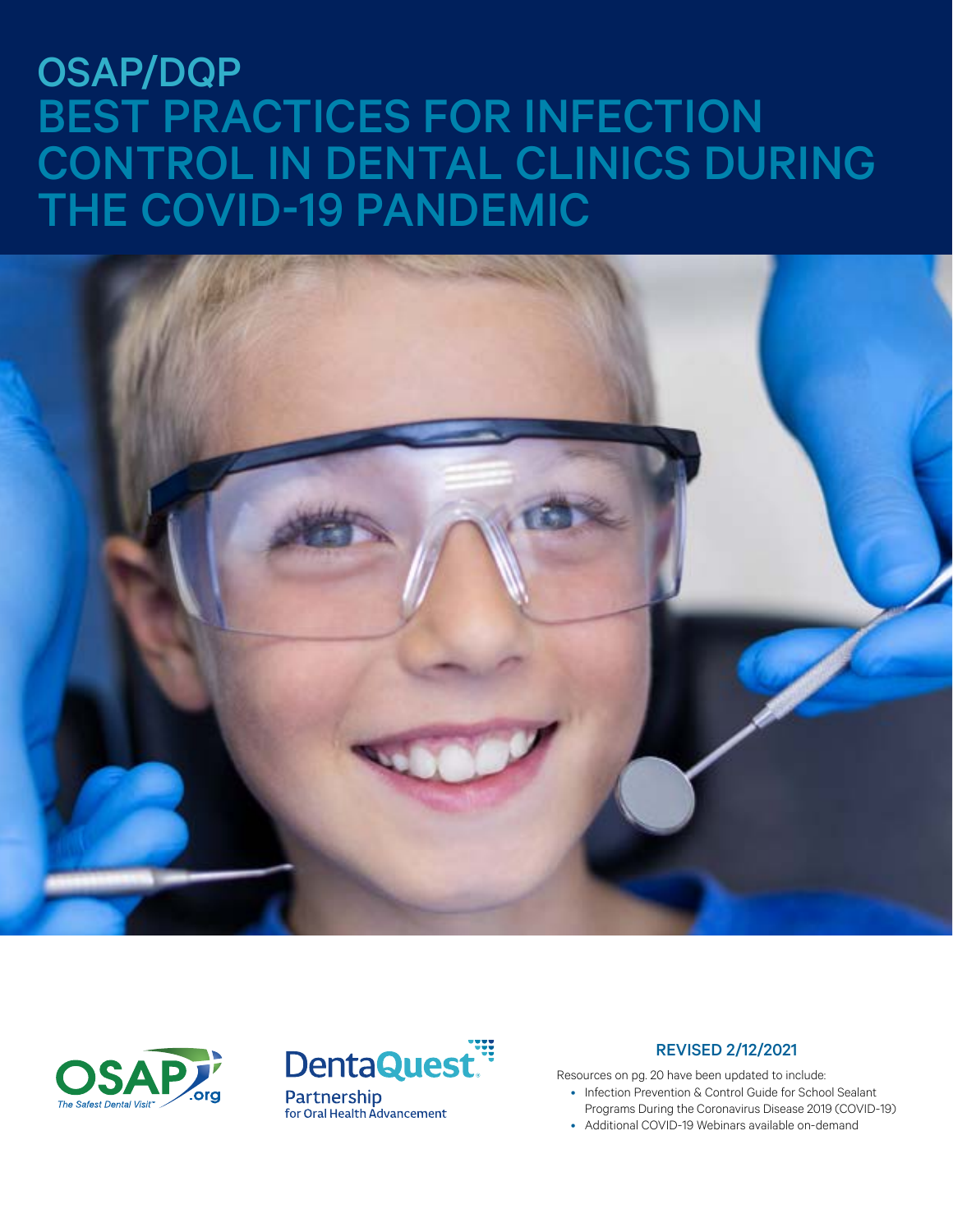## **CONTENTS**

| PART 1: PREPARING THE DENTAL CLINIC PRIOR TO PATIENT APPOINTMENTS7 |  |
|--------------------------------------------------------------------|--|
|                                                                    |  |
|                                                                    |  |
|                                                                    |  |
|                                                                    |  |
|                                                                    |  |
|                                                                    |  |
|                                                                    |  |
| PATIENT/VISITOR COMMUNICATION AND PRE-APPOINTMENT SCREENING13      |  |
|                                                                    |  |
|                                                                    |  |
| <b>DENTAL OPERATORY SPECIFICS FOR PATIENT CARE</b>                 |  |
|                                                                    |  |
| PERSONAL PROTECTIVE EQUIPMENT FOR THE CLINICAL TEAM  15            |  |
|                                                                    |  |
|                                                                    |  |
| PROVIDING DENTAL HEALTHCARE FOR A PATIENT WITH SUSPECTED OR        |  |
|                                                                    |  |
|                                                                    |  |
|                                                                    |  |
|                                                                    |  |
|                                                                    |  |
|                                                                    |  |
|                                                                    |  |
|                                                                    |  |
|                                                                    |  |
|                                                                    |  |

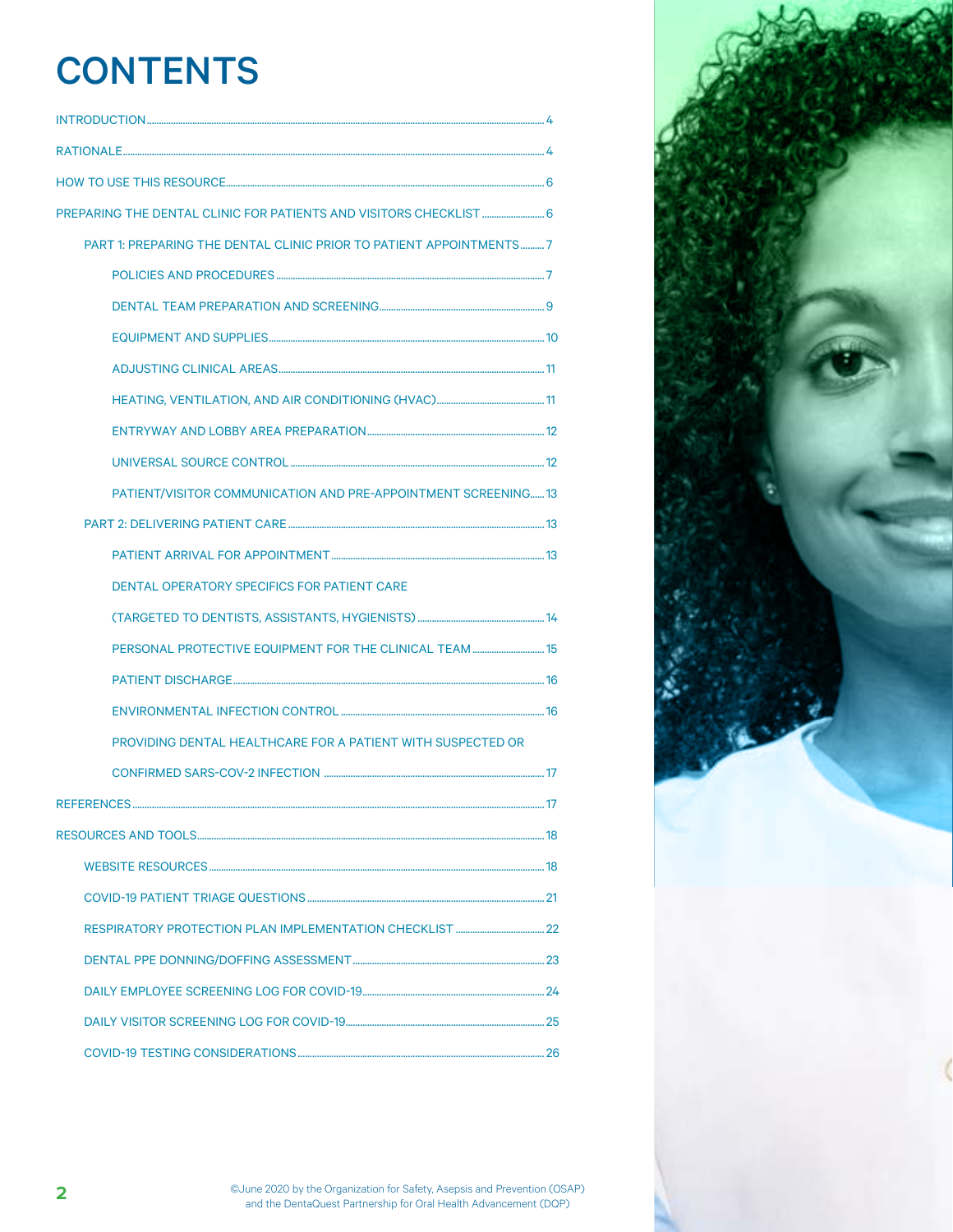

**Prepared by the Organization for Safety, Asepsis and Prevention (OSAP) through an educational grant by the DentaQuest Partnership for Oral Health Advancement (DQP)**

**Editor in Chief: Karen Gregory, RN** 

**Executive Director:** Michelle Lee, CPC

**DentaQuest Partnership Liaison:** Julie Frantsve-Hawley, PhD

**Subject Matter Experts:** Leslie Canham, CDA, RDA, CSP; Karen Daw, MBA, CECM; Nancy Dewhirst, RDH, BS; Jackie Dorst, RDH; Kathy Eklund, RDH, MHP; Marie Fluent, DDS; Linda Harvey, RDH, MS; Michele Lash, RDH; Kelli Mack, DDS; John Molinari, PhD; Joyce Moore, RDH, BSDH, CRCST; Patricia Reynolds, CRDH, BASDH; Douglas Risk, DDS, ABGD; Katherine Schrubbe, RDH, BS, MEd, PhD; Michelle Strange, MSDH, RDH

**Copy Editor:** Therese Long, MBA, CAE

#### DISCLOSURE OF RELATIONSHIP

The subject matter experts engaged in this project disclose that they have no financial interests or other relationships with the manufacture of commercial products, providers of commercial services, or commercial supporters that influence the content of this resource.

#### **DISCLAIMER**

This compilation is intended to provide useful information to dentists and their team members regarding practical guidance for dental infection prevention and control during a pandemic including COVID-19. This information is by its nature general and is not a substitute for actual professional advice based upon a practice's or individual practitioner's unique facts and circumstances. While we have made every effort to ensure that this information has been obtained from trustworthy sources, neither the Organization for Safety, Asepsis and Prevention (OSAP) nor DentaQuest Partnership for Oral Health Advancement (DQP) has responsibility for any errors or omissions or for any results obtained from using this information. This Information does not constitute legal or other professional advice. You should always consult with your own professional advisors. With respect to any links or references OSAP and DQP have included to any third party's website(s) or publication(s), neither OSAP nor DQP is endorsing their content nor does either organization make any representations or warranties about the information provided on those sites. In no event will OSAP or DQP or its affiliates be liable to you or any third party for any decision made or action taken based on the information in this compilation.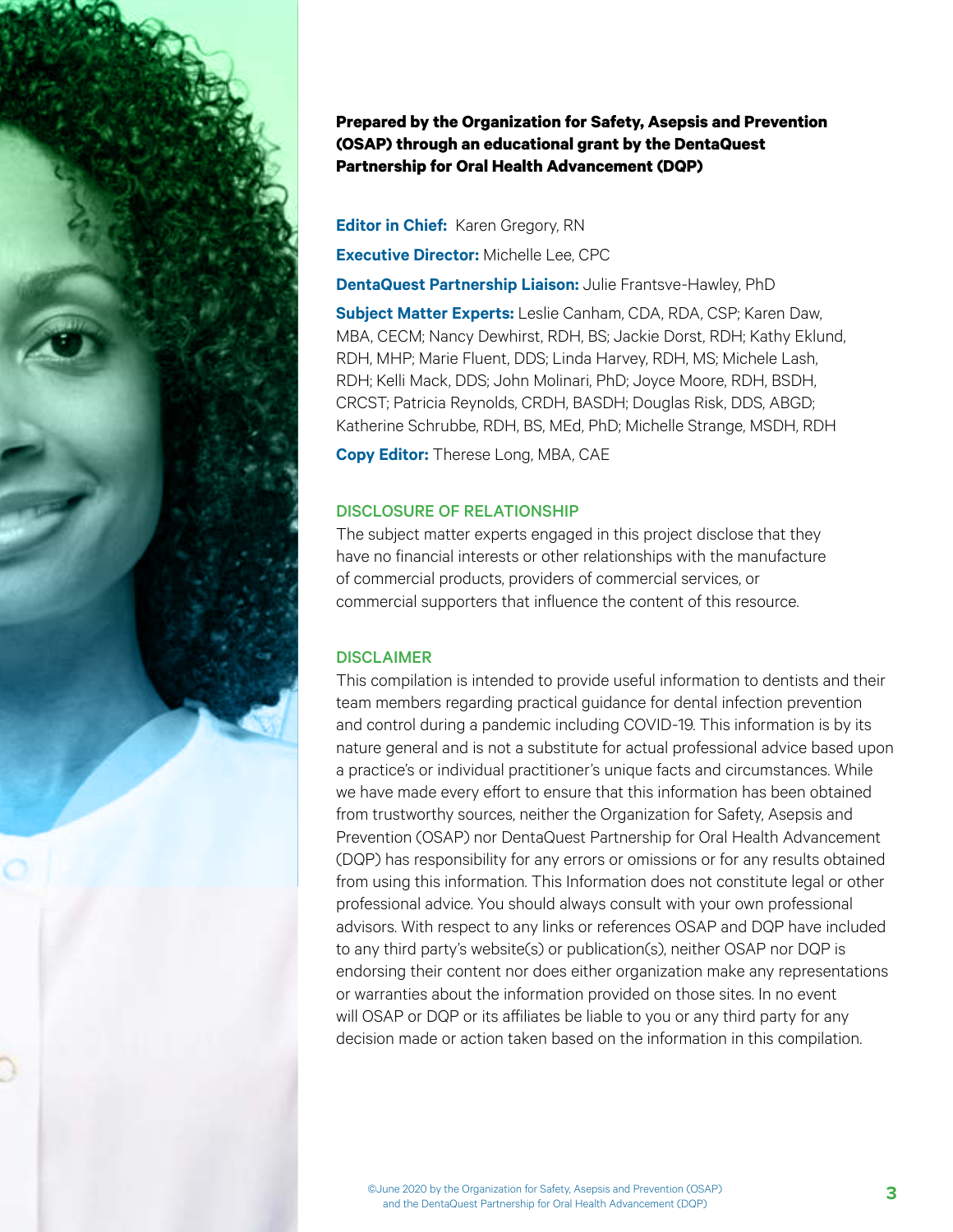# <span id="page-3-0"></span>INTRODUCTION

As the COVID-19 pandemic, caused by the virus SARS-CoV-2, continues to evolve, dental practices are beginning to schedule nonemergency dental care. Establishing an infection control plan that places patient and staff safety first is the rationale behind this new best practices resource.

This best practices resource is a compilation of current regulations, guidance and practice tips assembled by national and international dental infection prevention experts. These leaders completed an extensive review of guidance provided by agencies such as the Centers for Disease Control and Prevention (CDC), the Occupational Safety and Health Administration (OSHA), the American Dental Association (ADA), the American Dental Hygienists' Association (ADHA) and others, and developed straightforward instructions addressing all the major aspects of safely engaging in dental practice during the COVID-19 pandemic. Developed for dental clinicians, front office staff and other personnel, this document has two sections, a practical checklist and a companion resources/tools section.

Because COVID-19 is still a very real pandemic, it is important for dentistry to:

- Regularly consult state dental boards and state or local health departments for current local information for requirements specific to their jurisdictions, including recognizing the degree of community transmission and impact, and their region-specific recommendations.
- Use professional judgement in situations where there is not specific guidance or regulation with the goal of patient and personnel safety.
- Understand that these best practices will continue to be updated as the pandemic evolves.

## RATIONALE

The dental profession is categorized by OSHA as overall a "Very High Risk" category. This assessment is due to the potential for exposure to known or suspected sources of SARS-COV-2 during specific aerosol-generating procedures (AGPs). AGPs may include, in dentistry, procedures using high and low speed handpieces, ultrasonic scalers, air/water syringes and air polishing. OSHA further designated risk levels broken down by task.

#### DENTISTRY WORK TASKS ASSOCIATED WITH EXPOSURE RISK LEVELS

| <b>LOW RISK</b><br>• Performing administrative duties in non-public areas<br>of dental facilities, away from other staff members. | <b>MEDIUM RISK</b><br>• Providing urgent or emergency dental care, not involving<br>AGPs to well patients (i.e., to members of the general public<br>who are not known or suspected COVID-19 patients).<br>• Working in busy staff work areas. |
|-----------------------------------------------------------------------------------------------------------------------------------|------------------------------------------------------------------------------------------------------------------------------------------------------------------------------------------------------------------------------------------------|
| <b>HIGH RISK</b>                                                                                                                  | <b>VERY HIGH RISK</b>                                                                                                                                                                                                                          |
| • Entering a known or suspected COVID-19 patient's care area.                                                                     | • Performing AGPs on known or suspected COVID-19 patients.                                                                                                                                                                                     |
| • Providing emergency dental care, not involving AGPs,                                                                            | • Collecting or handling specimens from known                                                                                                                                                                                                  |
| to known or suspected COVID-19 patients.                                                                                          | or suspected COVID-19 patients.                                                                                                                                                                                                                |

• Performing AGPs on well patients.

This best practices resource is designed to help reduce the level of risk from "very high" through a hierarchy of safety protocols that have the greatest impact on clinical safety.<sup>ii</sup> Following is a graphic of a [Hierarchy of Controls](https://www.cdc.gov/niosh/topics/hierarchy/default.html) developed by CDC's National Institute for Occupational Safety and Health (NIOSH). The pyramid moves from the most effective controls down to the least effective. Note the dental examples (not a complete list) for each level of control.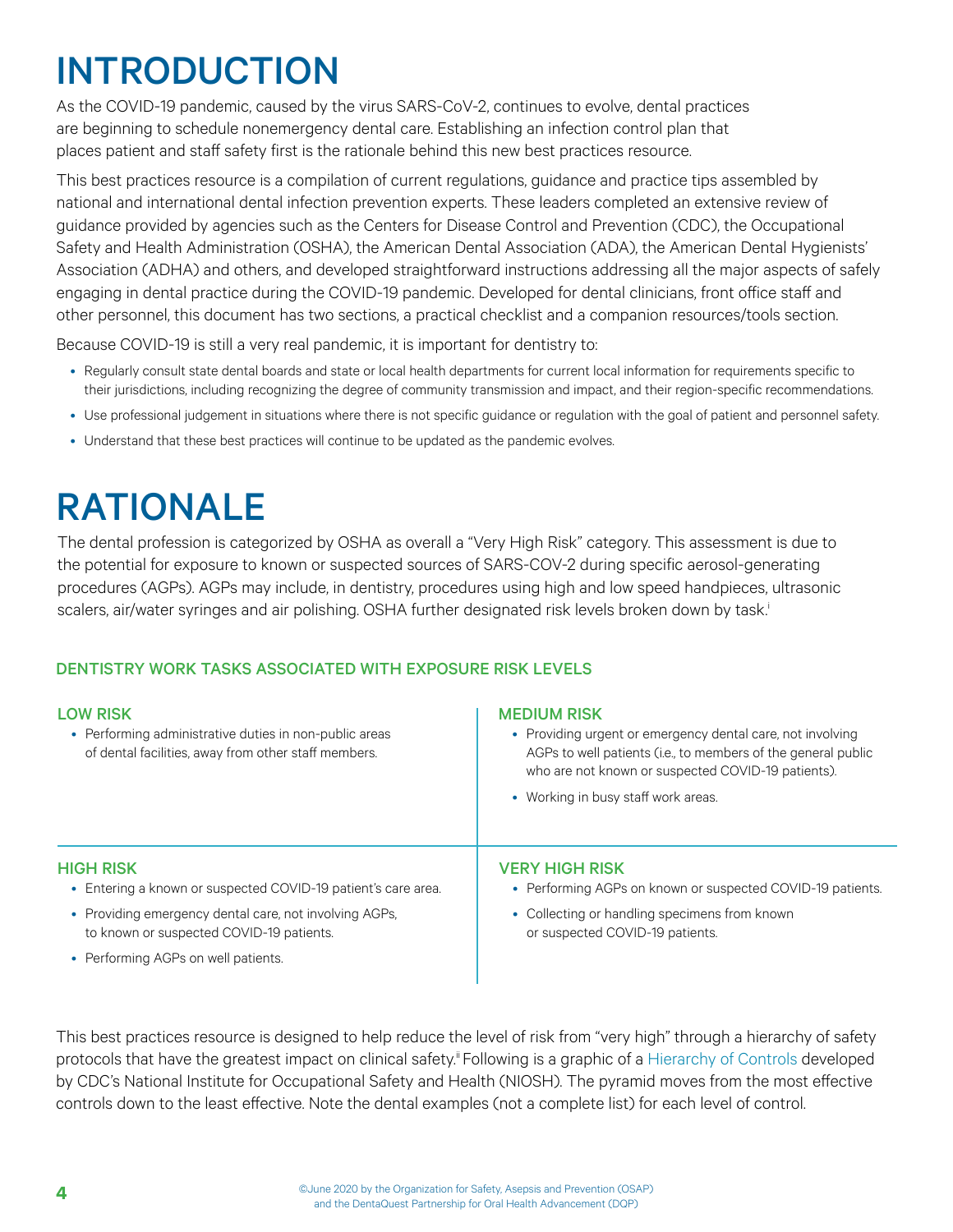|                    | <b>ELIMINATION</b>                       | <b>PHYSICALLY REMOVE THE HAZARD</b><br>• Symptom screening prior to appointment and<br>on arrival: isolate and eliminate (discharge, refer)<br>all symptomatic patients and workers<br>• Viral testing at time of treatment - Not currently available<br>• Remove items and surfaces that might cross-<br>contaminate and replace with non-touch options                                                                                                     |
|--------------------|------------------------------------------|--------------------------------------------------------------------------------------------------------------------------------------------------------------------------------------------------------------------------------------------------------------------------------------------------------------------------------------------------------------------------------------------------------------------------------------------------------------|
|                    | <b>SUBSTITUTION</b>                      | <b>REPLACE THE HAZARD</b><br>• Remotely assist patients through Teledentistry<br>• Alter or postpone treatment plan if this does not harm patient<br>• Prioritize at-risk population in most need of dental care<br>• Limit close contact of patients throughout the practice<br>• Avoid aerosolizing procedures, substitute with<br>non/low spray practices where possible<br>• Re-assign roles of high-risk personnel to<br>low exposure work or locations |
| Most<br>Effective  | <b>ENGINEERING</b><br><b>CONTROLS</b>    | <b>ISOLATE PEOPLE FROM THE HAZARD</b><br>• Facility space organization into infection control zones.<br>Isolate and separate space with physical barriers<br>• Rubber dam isolation use<br>• High volume evacuation in conjunction with isolation<br>• Pre-procedure mouth rinse to reduce microorganisms<br>• Hand instrumentation for hygiene, non-surgical<br>periodontal treatment, minimal restorative treatment                                        |
|                    | <b>ADMINISTRATIVE</b><br><b>CONTROLS</b> | <b>CHANGE THE WAY PEOPLE WORK</b><br>• Respiratory hygiene/cough etiquette/hand hygiene stations<br>• Sick leave policies<br>• Manage visitors, limit points of entry<br>• Adjustments in appointment scheduling<br>• Universal Source Control - all people wear<br>appropriate level face coverings in facility<br>• Create, train new employee roles<br>• Respiratory Protection Program (RPP)                                                             |
| Least<br>Effective | <b>PPE</b>                               | <b>PROTECT THE WORKER FROM THE HAZARD</b><br>• Gowns<br>• Gloves<br>• Mask<br>• Face shield<br>• Goggles<br>• N95 respirator                                                                                                                                                                                                                                                                                                                                 |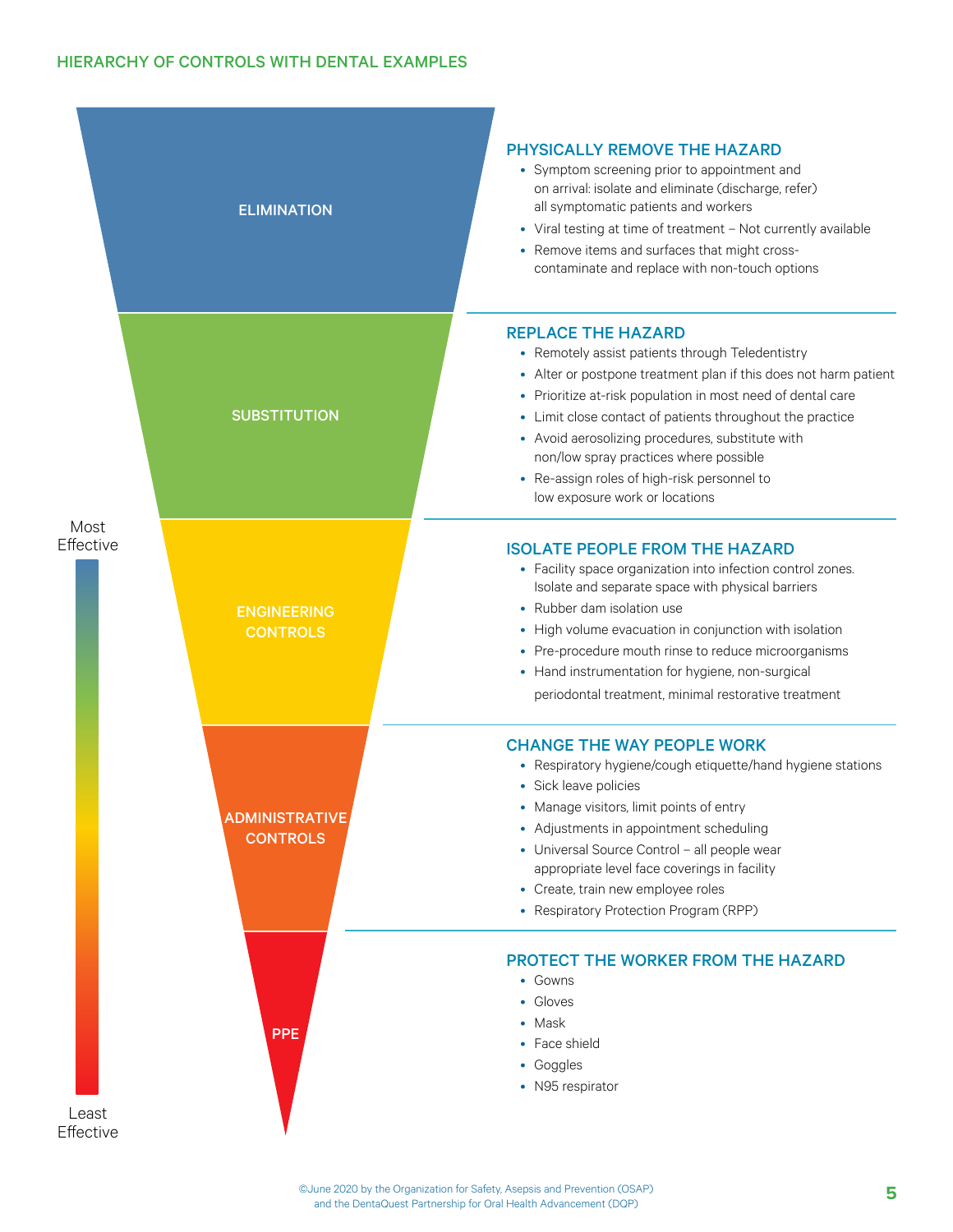# <span id="page-5-0"></span>HOW TO USE THIS RESOURCE:

This resource is intended for all Dental Health Care Personnel (DHCP) including all paid and unpaid personnel in the dental health-care setting who might be occupationally exposed to infectious materials, including body substances and contaminated supplies, equipment, environmental surfaces, water, or air. This includes dentists, dental hygienists, dental assistants, dental laboratory technicians (in-office and commercial), students and trainees, contractual personnel, other persons not directly involved in patient care but potentially exposed to infectious agents (e.g., administrative, clerical housekeeping, maintenance, or volunteer personnel).<sup>iii</sup>

DHCP are encouraged to use this resource to ensure their practice setting has the appropriate infection prevention policies and practices in place, including relevant training and education and adequate supplies to provide safe care and a safe working environment during a pandemic.



### PREPARING THE DENTAL CLINIC FOR PATIENTS AND VISITORS CHECKLIST

This checklist includes two major sections:

1) preparing the clinic prior to patient appointments, and

2) delivering safe patient care.

DHCP are encouraged to review each item to check "yes" upon completion of the action item or policy or N/A if the item does not apply to the practice. A source column indicates where the guidance item was obtained including CDC<sup>iv</sup> (Centers for Disease Control and Prevention), OSHA<sup>v</sup> (Occupational Safety and Health Administration), ADA<sup>vi</sup> (American Dental Association) and ADHA<sup>vii</sup> (American Dental Hygienists' Association). When "ALL" is used in the source column, it indicates that CDC, OSHA, ADA and ADHA offer the same guidance. Note that the situation is evolving, and this checklist will be updated as new guidance is available.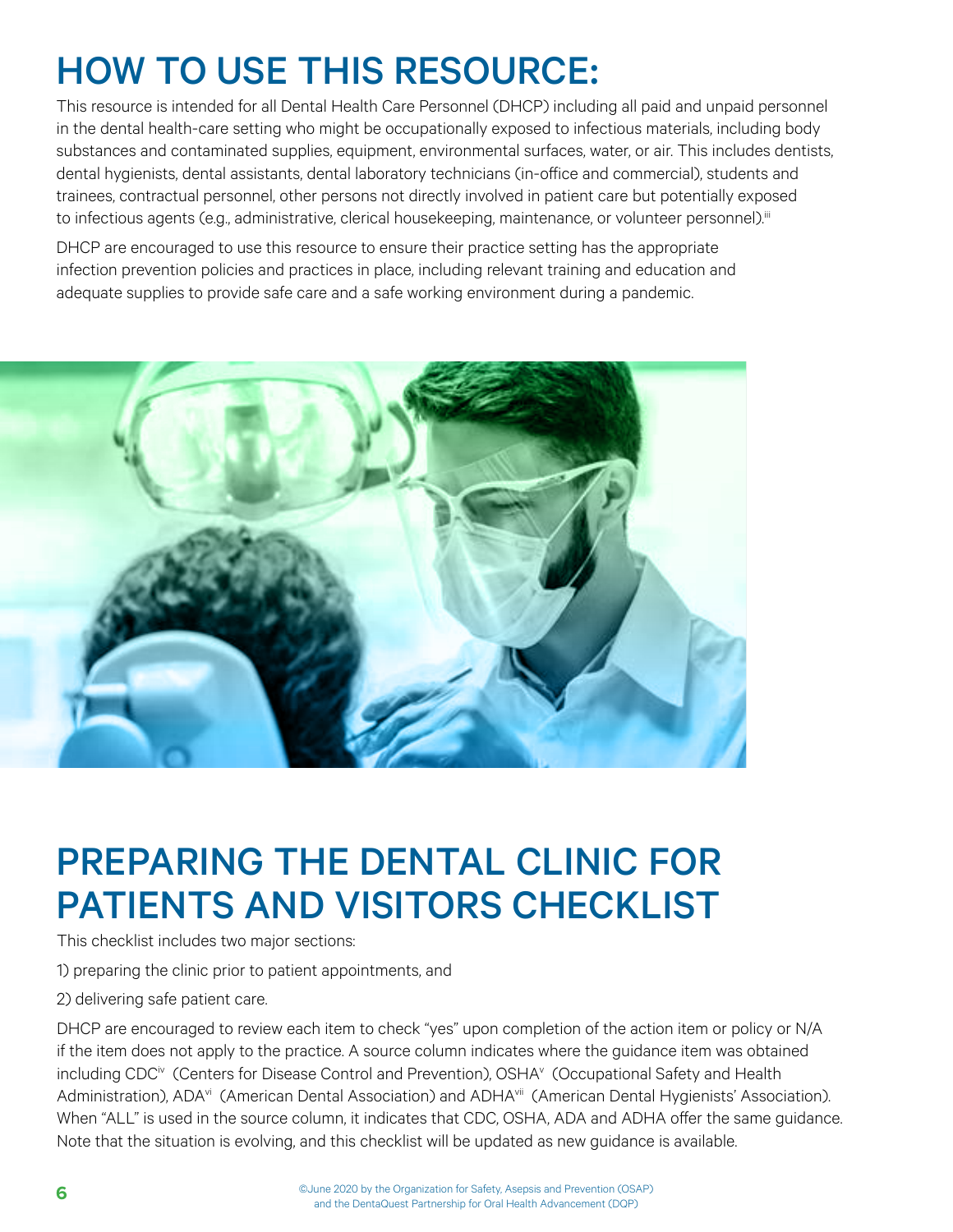### <span id="page-6-0"></span>PART 1: PREPARING THE DENTAL CLINIC PRIOR TO PATIENT APPOINTMENTS

| <b>POLICIES AND PROCEDURES</b>                                                                                                                                                                                                                                                               | <b>YES</b> | N/A | <b>SOURCE</b>             |
|----------------------------------------------------------------------------------------------------------------------------------------------------------------------------------------------------------------------------------------------------------------------------------------------|------------|-----|---------------------------|
| Tasks associated with different exposure risk levels have been identified                                                                                                                                                                                                                    |            |     | <b>OSHA</b>               |
| Written policies have been developed and implemented that address at least the following:                                                                                                                                                                                                    |            |     |                           |
| • Process to monitor daily the prevalence of COVID-19 at the community and state level.                                                                                                                                                                                                      |            |     | ALL                       |
| • Local health department directory                                                                                                                                                                                                                                                          |            |     |                           |
| • State health department directory                                                                                                                                                                                                                                                          |            |     |                           |
| • Treatment of suspected or confirmed COVID-19 positive patient<br>requiring the use of aerosol-generating procedures.                                                                                                                                                                       |            |     |                           |
| • Plan has been created to complete the procedure in an Airborne Infection Isolation<br>Room (AIIR) with all in attendance utilizing a N95 respirator or higher.                                                                                                                             |            |     | ALL                       |
| • Universal Source Control requiring everyone entering the office, regardless of whether<br>they have COVID-19 symptoms to wear appropriate level of mask or a face covering.                                                                                                                |            |     | CDC, OSHA,<br><b>ADHA</b> |
| • Patient and visitors are encouraged to wear their own personal mask or face covering. Masks<br>will be provided, if supplies are adequate, for patients and visitors. Children under two years<br>old and those who experience difficulty breathing will not be required to wear a mask.   |            |     |                           |
| • Every employee will always wear facemasks when in the dental office, including<br>in the break room or other areas where they are in contact with co-workers.                                                                                                                              |            |     |                           |
| • If supplies are adequate, surgical masks are preferred, but cloth masks may<br>be utilized by staff not involved in direct patient care activities.                                                                                                                                        |            |     |                           |
| • Clinical staff can utilize a cloth face mask when not involved in direct patient care.                                                                                                                                                                                                     |            |     |                           |
| • Facemasks or cloth masks should be replaced if they become hard to breathe through,<br>wet or soiled.                                                                                                                                                                                      |            |     |                           |
| • Hand hygiene should be performed anytime masks are adjusted or removed.                                                                                                                                                                                                                    |            |     |                           |
| • Physical distancing: maintaining six (6) feet between people.                                                                                                                                                                                                                              |            |     | CDC, ADA,                 |
| • Minimizing the number of people accompanying patient unless needed for<br>the patient's physical or emotional well-being. Encourage the use of video call                                                                                                                                  |            |     | <b>ADHA</b>               |
| applications on cell phones or tablets for communication purposes.                                                                                                                                                                                                                           |            |     |                           |
| • Scheduling appointments to reduce the number of people in the waiting room.                                                                                                                                                                                                                |            |     |                           |
| • Arranging seating in all waiting areas so that patients/visitors are six (6) feet apart.                                                                                                                                                                                                   |            |     |                           |
| • Establishing a post-care area that allows for physical distancing for patients<br>to reunite with those who may have accompanied them to the office.                                                                                                                                       |            |     |                           |
| • Maintaining physical distancing at work with other team members<br>and patients when not performing treatment.                                                                                                                                                                             |            |     |                           |
| • Consideration of physical space for employees during break<br>and lunch times that will require mask removal.                                                                                                                                                                              |            |     |                           |
| • Actively screening and documenting responses of employees, patients and visitors for fever<br>(T≥100.0°F or subjective fever) and other symptoms of COVID-19 before they enter the dental<br>setting. (See COVID-19 Patient Triage Questions in Resources/Tools section of this document.) |            |     | CDC, ADHA                 |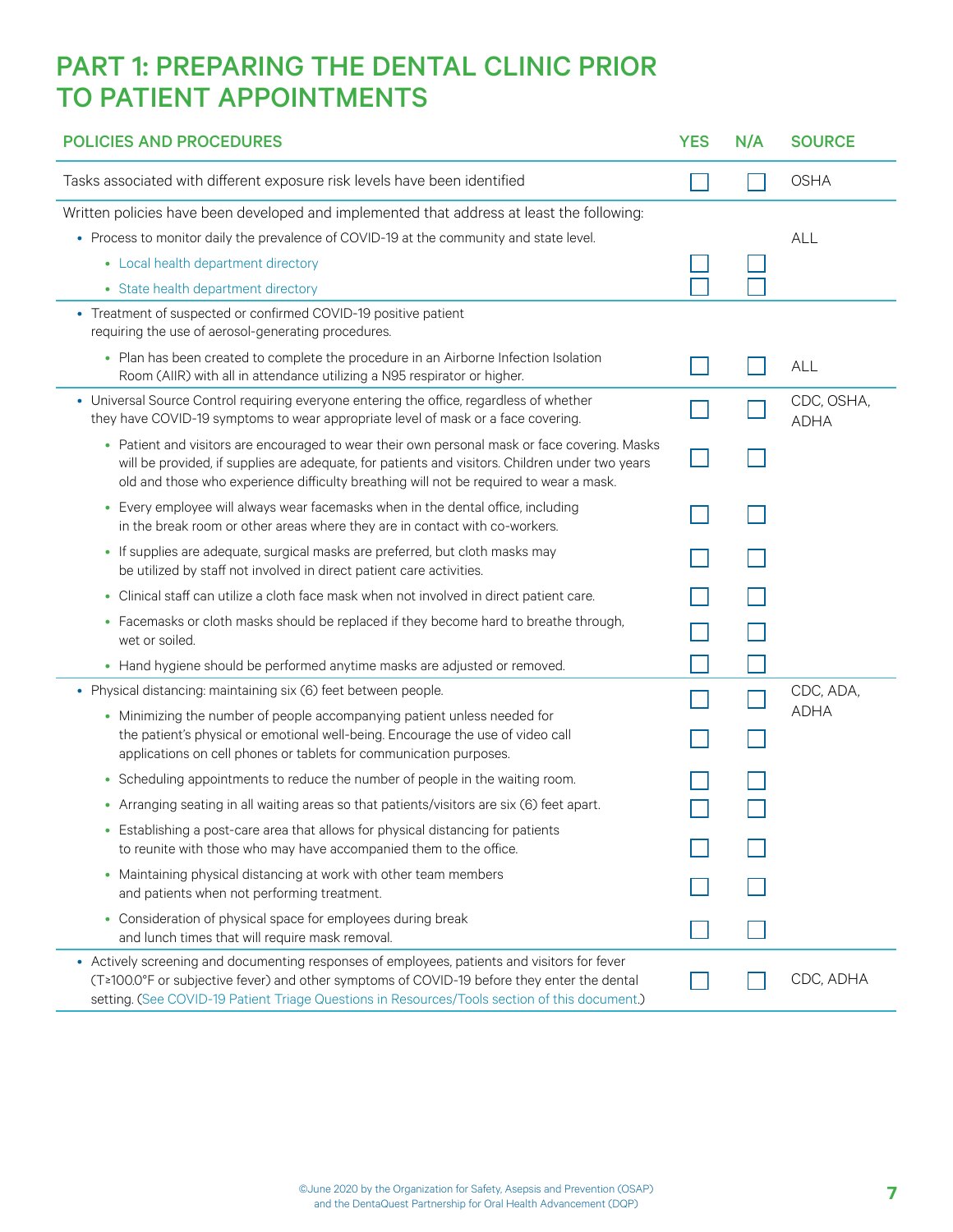| • Plan to properly manage anyone who reports symptoms of<br>COVID-19 or who has been advised to self-quarantine.                                                                                                                                                                                                                |  | CDC, ADA,<br><b>ADHA</b>  |
|---------------------------------------------------------------------------------------------------------------------------------------------------------------------------------------------------------------------------------------------------------------------------------------------------------------------------------|--|---------------------------|
| • Defer non-emergent dental treatment.                                                                                                                                                                                                                                                                                          |  |                           |
| • Ensure the patient is wearing a mask or other face covering.                                                                                                                                                                                                                                                                  |  |                           |
| • If the patient is not exhibiting signs of an emergency, such as shortness of breath,<br>advise the patient to return home and to contact their primary care provider.                                                                                                                                                         |  |                           |
| • If the patient is showing signs of distress contact emergency services<br>(911), advising them the patient may have COVID-19.                                                                                                                                                                                                 |  |                           |
| · Sick leave policies are flexible, non-punitive, align with current public health guidance and include:                                                                                                                                                                                                                        |  | ALL                       |
| • DHCP should stay home if sick or showing cold, flu or COVID-19 symptoms.                                                                                                                                                                                                                                                      |  |                           |
| • DHCP are encouraged to regularly monitor themselves<br>for fever or indication of COVID-19 illness.                                                                                                                                                                                                                           |  |                           |
| • All DHCP are screened for fever and symptoms of COVID-19 at the beginning of the day<br>(See Employee Screening Log for COVID-19 in Resources/Tools section of this document)                                                                                                                                                 |  |                           |
| • If DHCP develop fever (T≥100.0°F or subjective fever) or symptoms consistent with<br>COVID-19<br>while at work, they should be reminded to keep their mask on, and are sent<br>home and asked to seek medical care.                                                                                                           |  |                           |
| • Workplace exposures to COVID-19 will be managed based on Interim US Guidance<br>for Risk Assessment and Work Restrictions for Healthcare Personnel with Potential<br>Exposure. Information on testing DHCP after a potential exposure is found in<br>the Interim Guidance for Testing of Healthcare Personnel for SARS-CoV-2. |  |                           |
| • Return to work date will be based on Criteria for Return to Work for Healthcare<br>Personnel with Suspected or Confirmed COVID-19 (Interim Guidance).                                                                                                                                                                         |  |                           |
| • Written Respiratory Protection Program which addresses training, medical evaluation<br>and fit testing when N95 or higher respirators are used for clinical care. (See RPP<br>Implementation Checklist in Resources/Tools section of this document.)                                                                          |  | CDC, OSHA,<br><b>ADHA</b> |

ĉ Consider having team members participate in:

- > [ADA/OSAP webinar "COVID-19 Response: CDC Guidance for Dental Settings"](https://success.ada.org/en/practice-management/patients/digital-events/cdc-guidance-for-dental-settings-on-demand-webinar?utm_source=adaorg&utm_medium=alertbar&utm_content=cv-safety-osap-webinar-052820&utm_campaign=covid-19)
- > [OSAP/DQP webinar "Best Practices for Re-opening Dental Clinics: Evolving and Adapting"](https://www.dentaquestpartnership.org/learn/online-learning-center/instructional-webinars/best-practices-re-opening-dental-clinics-0)
- > [OSAP/DQP webinar "Patient Safety: A Guide to Ensuring Effective Communication About Dental Care"](https://www.dentaquestpartnership.org/learn/online-learning-center/instructional-webinars/patient-safety-guide-ensuring-effective)
- ĉ Conduct a mock opening in which all team members practice/rehearse new routines. Areas of consideration:
	- > Staff flow during workday: determine how breaks will occur taking into consideration social distancing
	- > Patient flow entrance and exit
	- $\blacktriangleright$  Screening of personnel for fever and symptoms
	- $\blacktriangleright$  Screening of patients for fever and symptoms
	- **>** Review of aerosol reduction techniques
	- **Donning and doffing of PPE [\(See Dental PPE Donning/Doffing Checklist on page 20](#page-22-0))**
	- Importance of frequent, correct hand hygiene
	- > Environmental surface asepsis including cleaning and disinfection of clinical contact surfaces and housekeeping surfaces
- ĉ Conduct team meetings to discuss:
	- Training employees on SARS-CoV-2, updated or new policies and new roles and responsibilities to reduce the risk of exposure
	- Community transmission of COVID-19 in the area. NOTE: if there is a surge of COVID-19, reconsider decision to engage in routine delivery of care as opposed to emergency/urgent dental care procedures.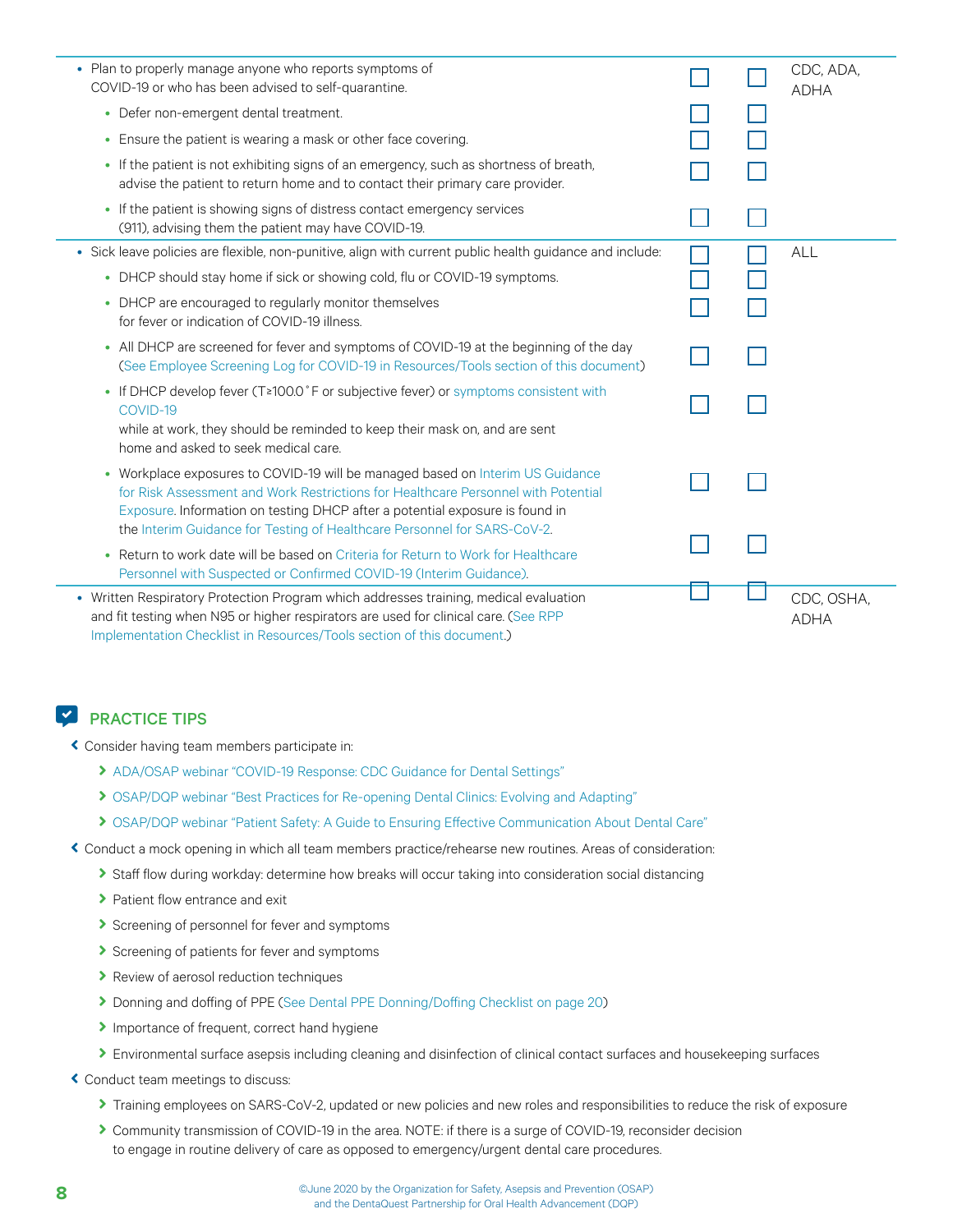- <span id="page-8-0"></span>Current PPE supplies and other infection control supplies needed. NOTE: if adequate supplies are not available, reconsider the decision to engage in practice.
- Importance of strict hand-hygiene practices using an alcohol based handrub with at least 60% alcohol or washing hands with soap and water. When hands are visibly soiled wash with soap and water.
- Strategies for social distancing among patients and dental team.
- Assignments of specific duties related to safe practices. NOTE: see next section of this checklist for additional details.
- If Methods and new products which may minimize aerosol production in the office.
- The content of the facility's written Respiratory Protection Program, which must be implemented when respirators are in use. [\(See RPP Implementation Checklist on page 19\)](#page-21-0)
- C&A session to address challenges employees have identified.

| DENTAL TEAM PREPARATION AND SCREENING                                                                                                                                                                                                                                       | YES | N/A | <b>SOURCE</b> |
|-----------------------------------------------------------------------------------------------------------------------------------------------------------------------------------------------------------------------------------------------------------------------------|-----|-----|---------------|
| All team members answer COVID-19 screening questions and have their temperatures taken<br>with a contactless thermometer. NOTE: ≤100.0 °F for DHCP. Results are recorded daily. See<br>Employee Screening Log for COVID-19 in Resources and Tools section of this document. |     |     | CDC, ADHA     |
| DHCP who are working and show signs and symptoms of COVID-19 are isolated<br>from others before being sent home and referred to medical provider or emergent<br>care. Symptomatic healthcare workers are at high priority for COVID-19 testing.                             |     |     |               |
| Pregnant personnel are instructed to:                                                                                                                                                                                                                                       |     |     | CDC, ADA,     |
| • Seek and follow medical quidance regarding work.                                                                                                                                                                                                                          |     |     | ADHA          |
| • Avoid people who are sick or who have been exposed to the virus.                                                                                                                                                                                                          |     |     |               |
| • Consider limiting exposure to suspected or confirmed COVID-19 patients<br>especially during higher risk exposures (aerosol-generating procedures).                                                                                                                        |     |     |               |

#### **EXP** PRACTICE TIPS

- ĉ For DHCP who are 65 years or older, or immunocompromised and may be at higher risk for COVID-19 disease, consider obtaining a medical evaluation before returning to work. Further information for workers with underlying health conditions is addressed at [CDC's Healthcare Workers Clinical Questions about COVID-19: Q&A on COVID-19 Risk.](https://www.cdc.gov/coronavirus/2019-ncov/hcp/faq.html#COVID-19-Risk)
- ĉ Every member of the dental team should receive the seasonal influenza vaccine.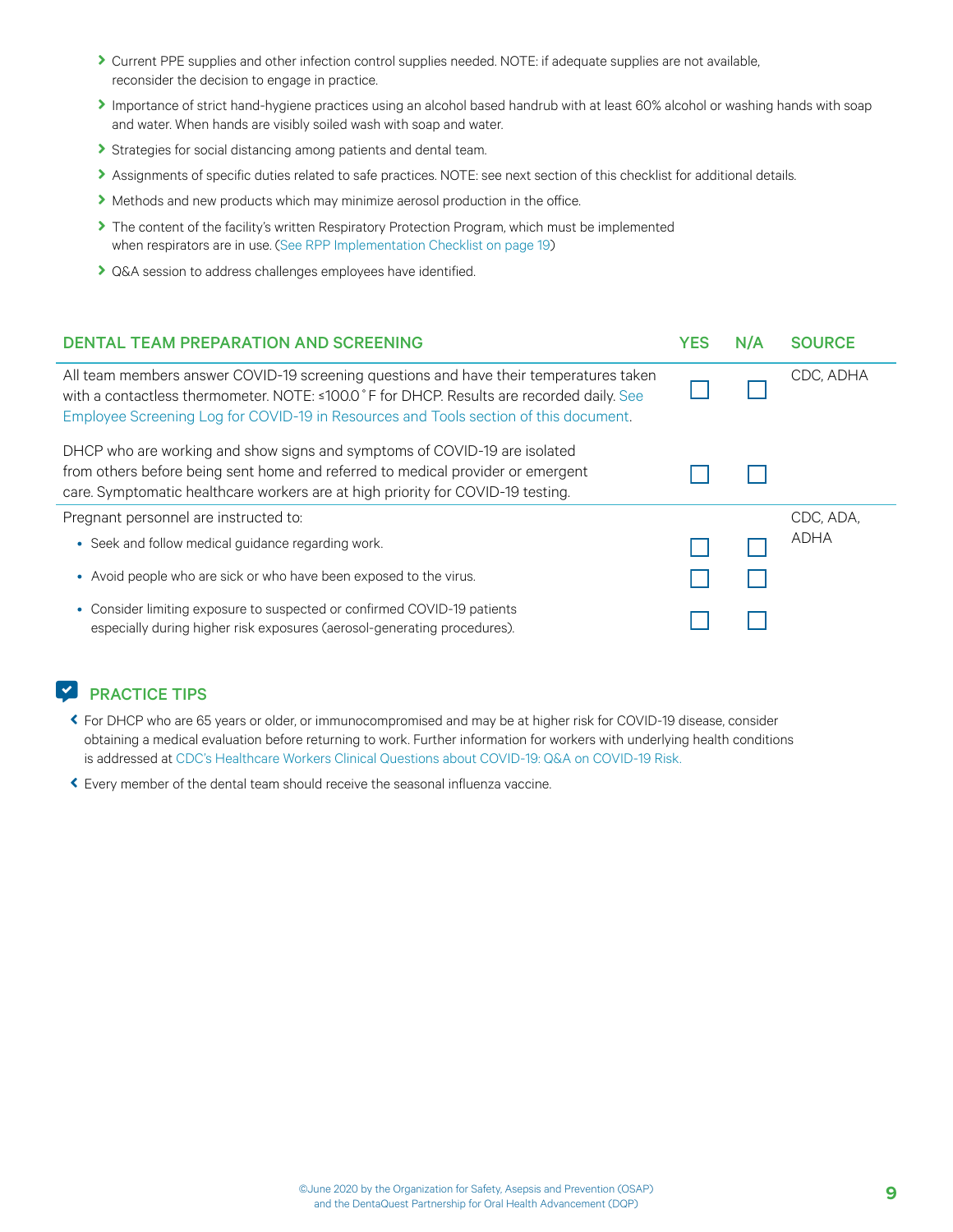<span id="page-9-0"></span>

| <b>EQUIPMENT AND SUPPLIES</b>                                                                                                                                                                                                                                                   | <b>YES</b> | N/A | <b>SOURCE</b>            |
|---------------------------------------------------------------------------------------------------------------------------------------------------------------------------------------------------------------------------------------------------------------------------------|------------|-----|--------------------------|
| All manufacturers' Instructions for Use (IFU) have been gathered and reviewed for how to<br>"re-start" equipment that has not been in use including any required routine maintenance.                                                                                           |            |     | CDC, ADHA                |
| The ultrasonic instrument cleaner has been prepared for use by cleaning,<br>degassing (no instruments in the tank) and by performing a cavitation<br>test (aluminum foil test or other cavitation test method).                                                                 |            |     | CDC, ADHA                |
| The instrument washer has been prepared for use based on manufacturer's IFU.                                                                                                                                                                                                    |            |     | CDC, ADHA                |
| The autoclave has been prepared by cleaning it, examining filters and gaskets, and<br>replacing if indicated. Run spore test with matching control in an empty sterilization cycle<br>per the manufacturer's IFU in sufficient time to obtain test results prior to re-opening. |            |     | CDC, ADHA                |
| Dental unit waterlines:<br>• Have been shocked and prepared for use based on manufacturer's IFU.                                                                                                                                                                                |            |     | CDC, ADA,<br><b>ADHA</b> |
| • Testing has been completed with sufficient time to obtain results to<br>ensure the lines meet the standard for safe drinking water based on the<br>Environmental Protection Agency (EPA) standard of <500 CFU/mL.                                                             |            |     | CDC, ADHA                |
| High-volume evacuators (HVE) are available in all dental treatment rooms.                                                                                                                                                                                                       |            |     | CDC, ADA,<br><b>ADHA</b> |
| Perform maintenance per manufacturer's IFU after extended storage on other<br>items including air compressor, vacuum and suction lines, amalgam separator,<br>radiology equipment and any other equipment used in the delivery of care.                                         |            |     | CDC, ADHA                |

#### **EXP** PRACTICE TIPS

- ĉ Store all product/equipment IFUs either in an electronic or hard-copy format so that the information is easily accessible.
- ĉ Perform any required routine maintenance for all equipment.
- ĉ Document all equipment testing and maintenance procedures.
- ĉ For mail-in spore testing and/or dental unit waterline testing perform at least seven (7) days in advance of opening to ensure adequate time to receive test results.
- ĉ Inspect supplies and equipment to ensure that none have expiration dates that have passed. Suggested items to consider (not a complete list):
	- $\blacktriangleright$  Emergency kit
	- $\blacktriangleright$  All medications
	- > Materials used during patient treatment
	- Supplies used for the sterilization process (sterilization pouches, chemical indicators, spore tests)
	- > Personal Protective Equipment
	- $\blacktriangleright$  Surface disinfectants/high level disinfectants
- ĉ Dispose expired products properly as recommended by the appropriate government entity (EPA, Drug Enforcement Administration [DEA], local waste management)
- ĉ Additional guidance may be found in the [CDC Reopening Buildings After Prolonged Shutdown or Reduced Operations document.](https://www.cdc.gov/coronavirus/2019-ncov/php/building-water-system.html)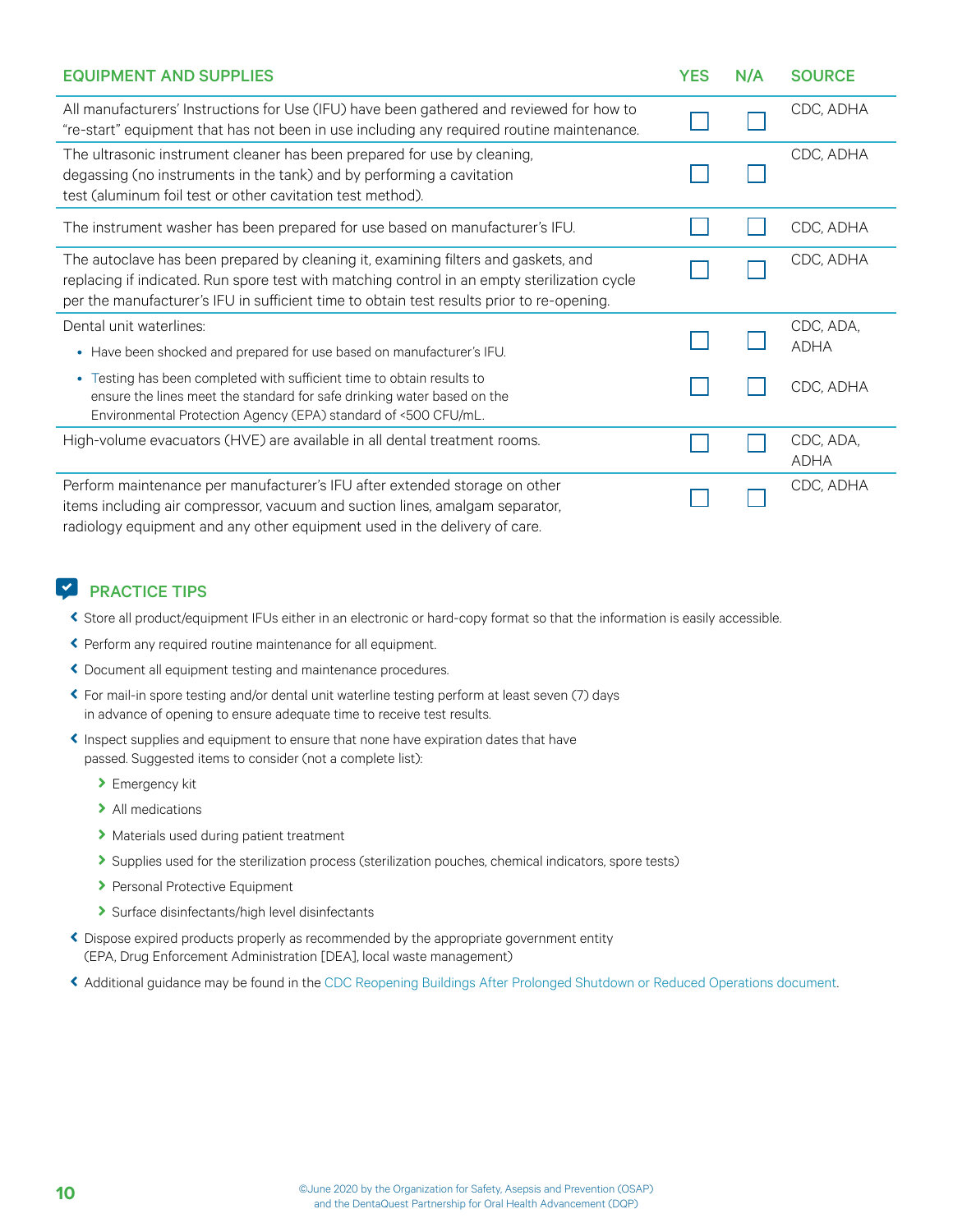<span id="page-10-0"></span>

| <b>ADJUSTING CLINICAL AREAS</b>                                                                                                                                                                                                                            | <b>YES</b> | N/A | <b>SOURCE</b>             |
|------------------------------------------------------------------------------------------------------------------------------------------------------------------------------------------------------------------------------------------------------------|------------|-----|---------------------------|
| Limit clinical care to one patient at a time when feasible and ideally in individual patient rooms.                                                                                                                                                        |            |     | CDC, ADHA                 |
| For clinics with open floor plans consider installing floor to ceiling barriers<br>(ensuring they do not interfere with fire sprinklers) to enhance the effectiveness<br>of any heating, ventilation and air conditioning air filtration systems utilized. |            |     | CDC, OSHA,<br><b>ADHA</b> |
| When possible, orient operatories parallel to the direction of airflow.                                                                                                                                                                                    |            |     | CDC, ADHA                 |
| Consider patient placement and when possible have the patient's head<br>near return air vents, away from hallways, and toward the rear wall.                                                                                                               |            |     | CDC, ADHA                 |

### ̚ PRACTICE TIP

If there is no door for the operatory, or the treatment area lacks complete walls, consider using a plastic barrier to seal the room. This barrier will need to be disinfected between patients.

| <b>HEATING, VENTILATION, AND AIR CONDITIONING (HVAC)</b>                                                                                                                                                                                                                                             | <b>YES</b> | N/A | <b>SOURCE</b> |
|------------------------------------------------------------------------------------------------------------------------------------------------------------------------------------------------------------------------------------------------------------------------------------------------------|------------|-----|---------------|
| A HVAC professional has been contacted to determine strategies to reduce<br>exposure to the virus based on CDC guidance. Air movement in a clean-<br>to-less-clean flow direction reduces the distribution of contaminants and<br>creates a safer space for workers and patients. Areas to consider: |            |     | CDC           |
| • Identifying clinical air flow and determine air exchanges per hour.                                                                                                                                                                                                                                |            |     | CDC           |
| Increasing filtration efficiency to the highest level compatible with the HVAC system.<br>$\bullet$                                                                                                                                                                                                  |            |     | CDC, OSHA     |
| Ability to safely increase the percentage of outdoor air supplied through the HVAC system.<br>$\bullet$                                                                                                                                                                                              |            |     | CDC           |
| Limiting the use of demand-controlled ventilation, such as leaving the<br>$\bullet$<br>fan running, including bathroom exhaust fans during work hours, and<br>when feasible, up to two hours after the end of the workday.                                                                           |            |     | <b>CDC</b>    |
| • Appropriate use/placement of a portable HEPA air filtration unit while the patient is<br>actively undergoing, and immediately following, an aerosol-generating procedure.                                                                                                                          |            |     | <b>CDC</b>    |
| • Select unit based on Clean Air Delivery Rate (CADR). The higher the<br>CADR, the faster the unit will work to remove aerosols from the air.                                                                                                                                                        |            |     |               |
| • Place HEPA unit near the patient's chair, but not behind the DHCP. The<br>DHCP should not be positioned between the unit and the patient's mouth.<br>The unit should not pull air into or past the DHCP's breathing zone.                                                                          |            |     |               |
| • Using upper-room ultraviolet germicidal irradiation (UVGI) as an additional solution.                                                                                                                                                                                                              |            |     | CDC           |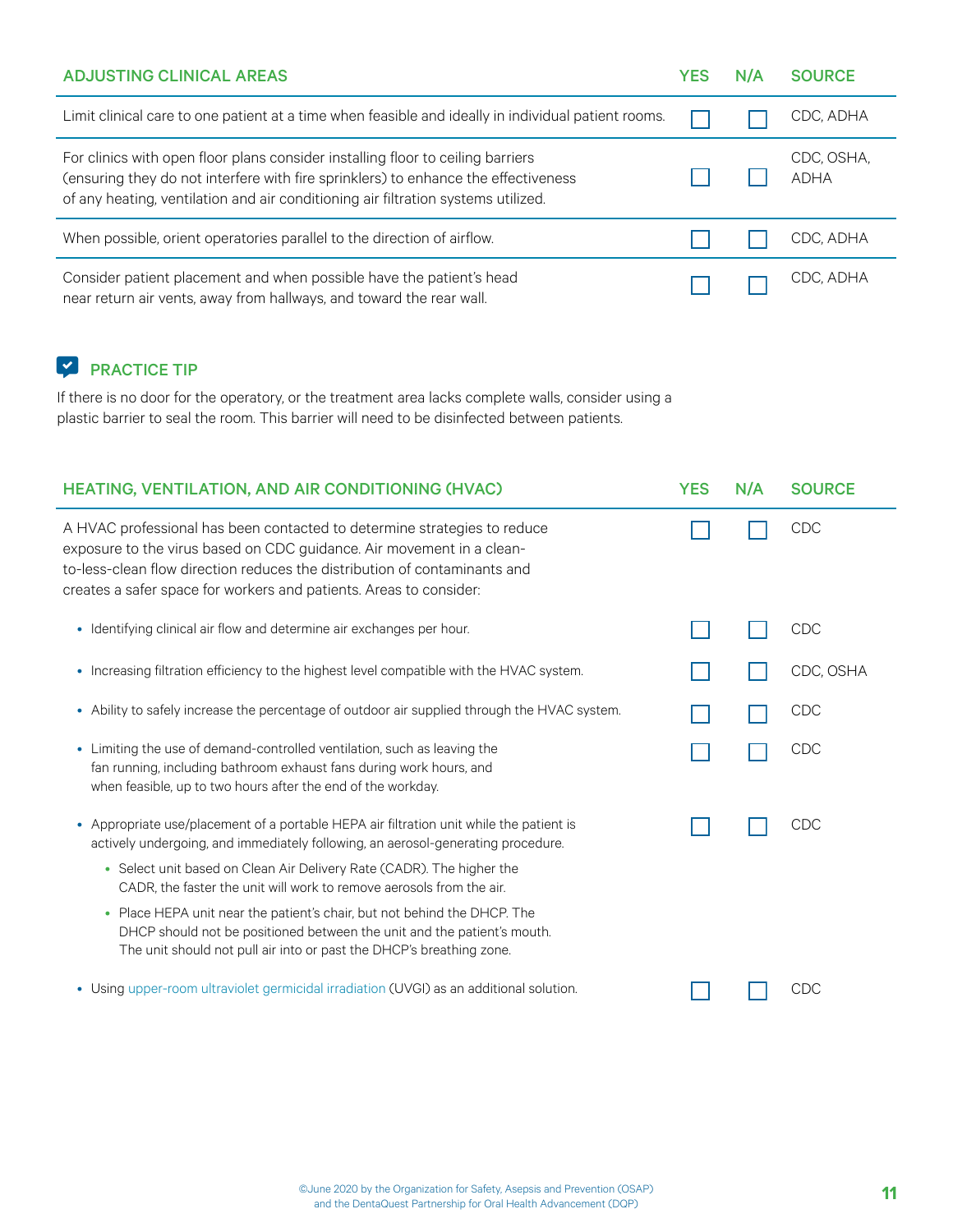<span id="page-11-0"></span>

| <b>ENTRYWAY AND LOBBY AREA PREPARATION</b>                                                                                 | YES | N/A | <b>SOURCE</b>            |
|----------------------------------------------------------------------------------------------------------------------------|-----|-----|--------------------------|
| Signage has been placed to encourage hand hygiene, respiratory hygiene,<br>and cough etiquette.                            |     |     | ALL                      |
| Hand hygiene products, tissues and waste cans are placed for patient and visitor use.                                      |     |     | <b>ALL</b>               |
| Sneeze guards/plastic barriers are in place at Reception/Check-out and<br>other areas where potential exposures may occur. |     |     | ALL                      |
| Chairs in the waiting room have been placed at least six (6) feet apart.                                                   |     |     | CDC, ADA,<br><b>ADHA</b> |
| High touch items such as magazines, toys, coffee machines and remote-control devices<br>have been removed.                 |     |     | CDC, ADA,<br>ADHA        |

- ĉ Consider designating an area for delivery of packages which do not require signatures.
- ĉ All visitors must be screened for temperature and indication of illness. [See Visitor Screening Log](#page-24-0) in the Resource Section.

| UNIVERSAL SOURCE CONTROL                                                                                                                                                                                                                                    | <b>YES</b> | N/A | <b>SOURCE</b>            |
|-------------------------------------------------------------------------------------------------------------------------------------------------------------------------------------------------------------------------------------------------------------|------------|-----|--------------------------|
| Universal Source Control measures have been implemented to reduce<br>exposure to potentially infectious co-workers or visitors                                                                                                                              |            |     | CDC. ADA.<br><b>ADHA</b> |
| • Every employee will wear facemasks when in the dental office. A plan has been developed for<br>break and lunch times.                                                                                                                                     |            |     | CDC, ADHA                |
| • Cloth masks may be utilized by non-clinical staff for source control.                                                                                                                                                                                     |            |     |                          |
| • When not involved in direct patient care, clinical staff may utilize a cloth mask for source control.                                                                                                                                                     |            |     |                          |
| • Surgical masks or respirators provide a higher level of protection and<br>are required when performing patient clinical procedures.                                                                                                                       |            |     |                          |
| • Respirators with exhalation valves are NOT recommended for source control. If this<br>type of respirator is the only option for source control, the exhalation valve should<br>be covered with a facemask that does not impact the fit of the respirator. |            |     |                          |

#### **PRACTICE TIPS**

- ĉ DHCP should be aware of the different ASTM levels of surgical masks and the protection each level provides for the task at hand.
- ĉ Hand hygiene should be performed anytime masks are adjusted or removed.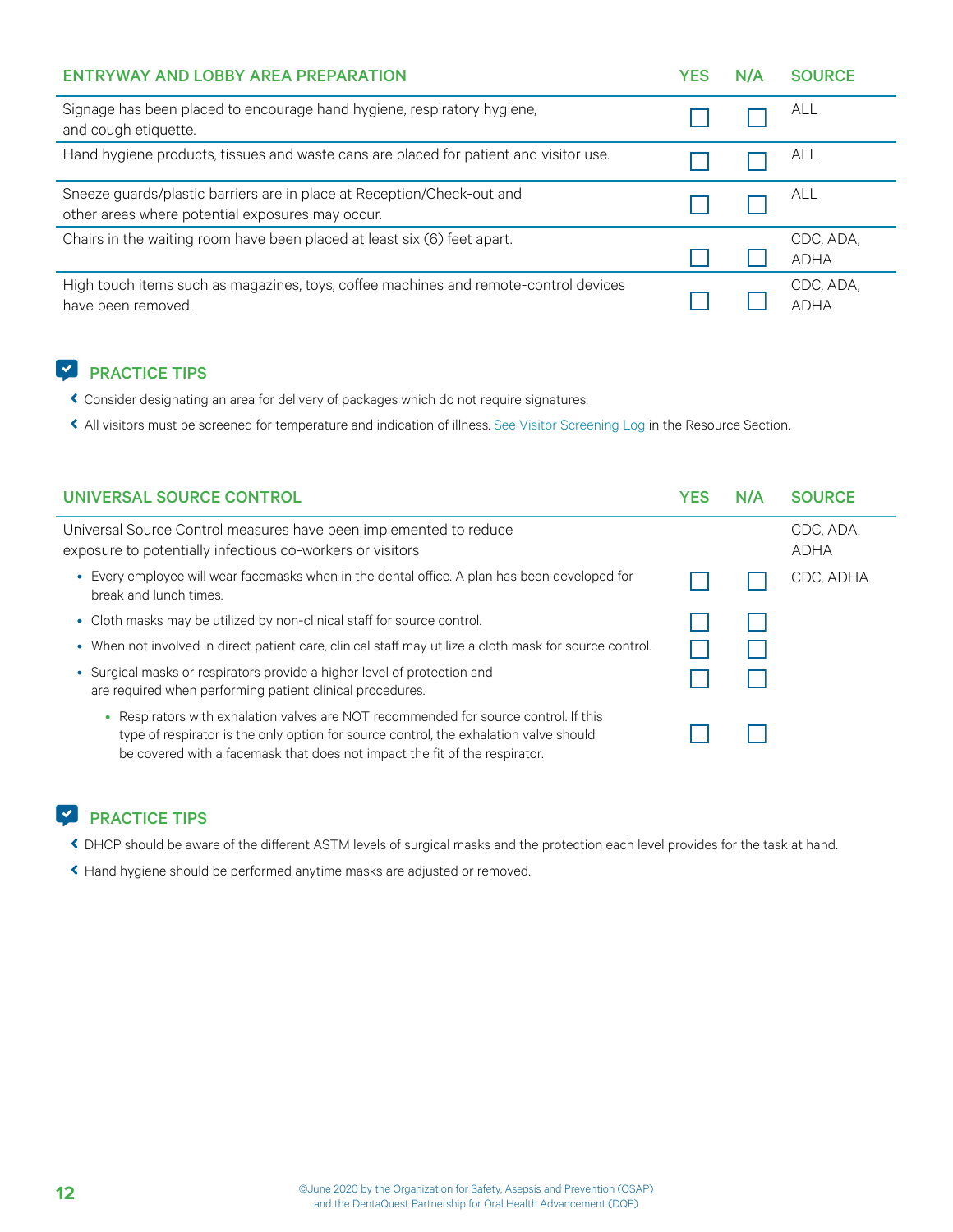<span id="page-12-0"></span>

| PATIENT/VISITOR COMMUNICATION AND PRE-APPOINTMENT SCREENING                                                                                                                                                                                                       | <b>YES</b> | N/A | <b>SOURCE</b> |
|-------------------------------------------------------------------------------------------------------------------------------------------------------------------------------------------------------------------------------------------------------------------|------------|-----|---------------|
| An area near the entry to the office has been identified in which to screen patients.<br>NOTE: Consider screening patients outside of the office when possible.                                                                                                   |            |     | <b>ALL</b>    |
| There are adequate supplies of PPE dedicated to the screening process including<br>masks, eye protection, gloves, and gowns. NOTE: If supplies are sufficient ensure the<br>lowest level medical masks are provided for those patients who arrive without a mask. |            |     | <b>ALL</b>    |
| Prior to the dental appointment patients are telephoned to:                                                                                                                                                                                                       |            |     | <b>ALL</b>    |
| • Triage and assess their dental condition.                                                                                                                                                                                                                       |            |     |               |
| • Screen for COVID-19 symptoms.                                                                                                                                                                                                                                   |            |     |               |
| • Request patients to limit the number of accompanying visitors.                                                                                                                                                                                                  |            |     |               |
| • Advise patients that:                                                                                                                                                                                                                                           |            |     |               |
| • they and any accompanying visitor will need to wear a mask and<br>limit bringing personal belongings into the office.                                                                                                                                           |            |     |               |
| an additional COVID-19 symptom screening will occur upon their arrival to the appointment.<br>٠                                                                                                                                                                   |            |     |               |
| they may be asked to wait in a personal vehicle or outside the dental facility where<br>$\bullet$<br>they can be contacted by mobile phone when it is their turn for dental care.                                                                                 |            |     |               |

- ĉ Use Teledentistry (e.g., voice or video) for non-emergency consultations when possible.
- ĉ Appropriate screening supplies have been assembled for the screening process including clip board, thermometer, etc.

### PART 2: DELIVERING PATIENT CARE

The following sections of the checklist address the care of the patient, and processes related to providing oral healthcare safely, beginning with patient arrival to the office to patient discharge with subsequent decontamination of the operatory. The appropriate use of PPE is listed in the context of delivery of patient care.

| <b>PATIENT ARRIVAL FOR APPOINTMENT</b>                                                                                                                                                                                                                                                                               | <b>YES</b> | N/A | <b>SOURCE</b> |
|----------------------------------------------------------------------------------------------------------------------------------------------------------------------------------------------------------------------------------------------------------------------------------------------------------------------|------------|-----|---------------|
| Patients and anyone accompanying them to the appointment are appropriately screened<br>for temperature and signs/symptoms of COVID-19 prior to entering the office:                                                                                                                                                  |            |     | ALL           |
| • When possible escorts, friends or other family members do<br>not enter the waiting room or treatment areas.                                                                                                                                                                                                        |            |     |               |
| • All patients and visitors are reminded to keep masks or face<br>coverings on if possible, except during treatment.                                                                                                                                                                                                 |            |     |               |
| • All patients and visitors are directed to perform hand hygiene with an alcohol based<br>handrub with at least a 60% concentration of alcohol when entering the clinic.                                                                                                                                             |            |     |               |
| • Physical distancing between patients is limited by spacing of chairs in the<br>lobby area and monitoring of patient flow through the practice.                                                                                                                                                                     |            |     |               |
| • Patients who have a temperature $(\geq 100.0 \degree F)$ and/or signs and symptoms of COVID-19 are<br>provided a mask if they are not wearing one and asked to follow-up with their healthcare<br>provider. For an elevated temperature alone, the dentist is consulted for further evaluation.                    |            |     |               |
| • For patients with a fever strongly associated with a dental diagnosis (e.g., pulpal<br>and periapical dental pain and intraoral swelling), but no other symptoms<br>consistent with COVID-19 are present, care can be provided following<br>protocols for care of patients without evidence of COVID-19 infection. |            |     | CDC           |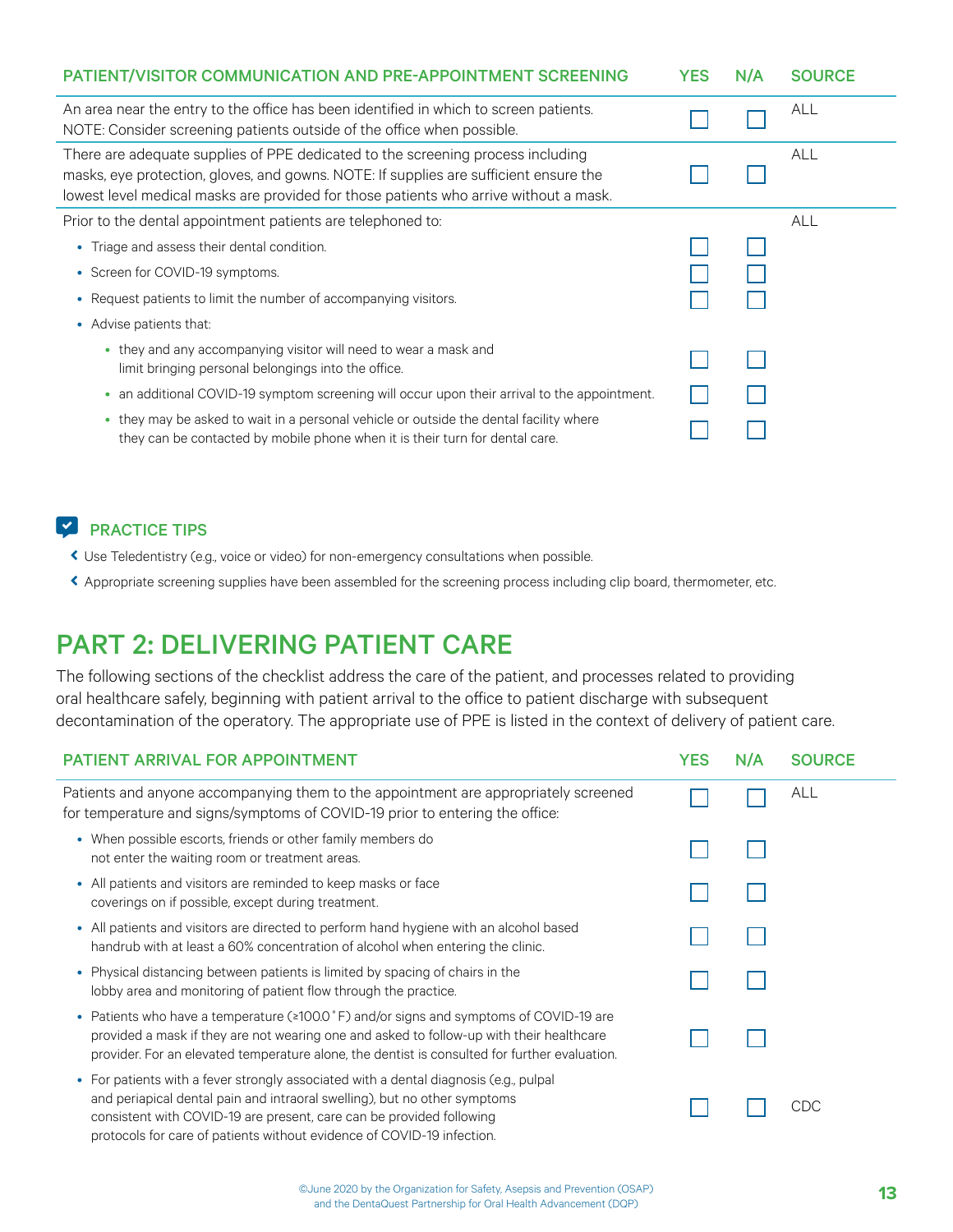- <span id="page-13-0"></span>ĉ Ensure patients' masks or face coverings cover both the nose and mouth.
- ĉ Advise the patient to notify the clinic if they develop symptoms of COVID-19 within 48-hours of their appointment.
- ĉ Further evaluation can occur using Teledentistry technologies.

| <b>DENTAL OPERATORY SPECIFICS FOR PATIENT CARE</b><br>(TARGETED TO DENTISTS, ASSISTANTS, HYGIENISTS)                                                                                                                                                                                                                                                                                           | <b>YES</b> | N/A | <b>SOURCE</b>            |
|------------------------------------------------------------------------------------------------------------------------------------------------------------------------------------------------------------------------------------------------------------------------------------------------------------------------------------------------------------------------------------------------|------------|-----|--------------------------|
| Preprocedural mouth rinses:                                                                                                                                                                                                                                                                                                                                                                    |            |     | CDC, ADA,                |
| At this time there is no published evidence of the effectiveness of any product to reduce the viral<br>load of SARS-CoV-2 virus. There is evidence that products with an antimicrobial agent may reduce<br>the level of oral microorganisms in aerosols and spatter generated during dental procedures.                                                                                        |            |     | <b>ADHA</b>              |
| The dental operatory is prepared to resume care in the<br>era of COVID-19. Preparations may include:                                                                                                                                                                                                                                                                                           |            |     | CDC, ADA,<br><b>ADHA</b> |
| • Designating a clean area for preparation of trays to be used during patient care. Include single-<br>use disposable items (e.g., gauze, cotton rolls, HVE tips, saliva ejectors) and supplies for the<br>delivery of dental materials (items necessary for direct and indirect restorative procedures).<br>Other supplies and instruments should be in covered storage during the procedure. |            |     | CDC                      |
| • Establishing an area(s) outside of the operatory where PPE can<br>be donned and doffed appropriately and safely.                                                                                                                                                                                                                                                                             |            |     | CDC, ADA,<br><b>ADHA</b> |
| Aerosol-generating procedures are avoided whenever possible.                                                                                                                                                                                                                                                                                                                                   |            |     | <b>ALL</b>               |
| • Prioritize hand instrumentation.                                                                                                                                                                                                                                                                                                                                                             |            |     |                          |
| • Avoid/minimize the use of handpieces, lasers, air/water syringes, air<br>polishing and ultrasonic scalers unless medically necessary.                                                                                                                                                                                                                                                        |            |     |                          |
| • Use rubber dams and high-volume evacuation.                                                                                                                                                                                                                                                                                                                                                  |            |     |                          |
| • High-volume evacuators are available for all members of the dental team.                                                                                                                                                                                                                                                                                                                     |            |     |                          |

### ̚ PRACTICE TIP

Consider reassigning roles for DHCP at high risk of adverse outcomes from COVID-19 to low exposure work or locations.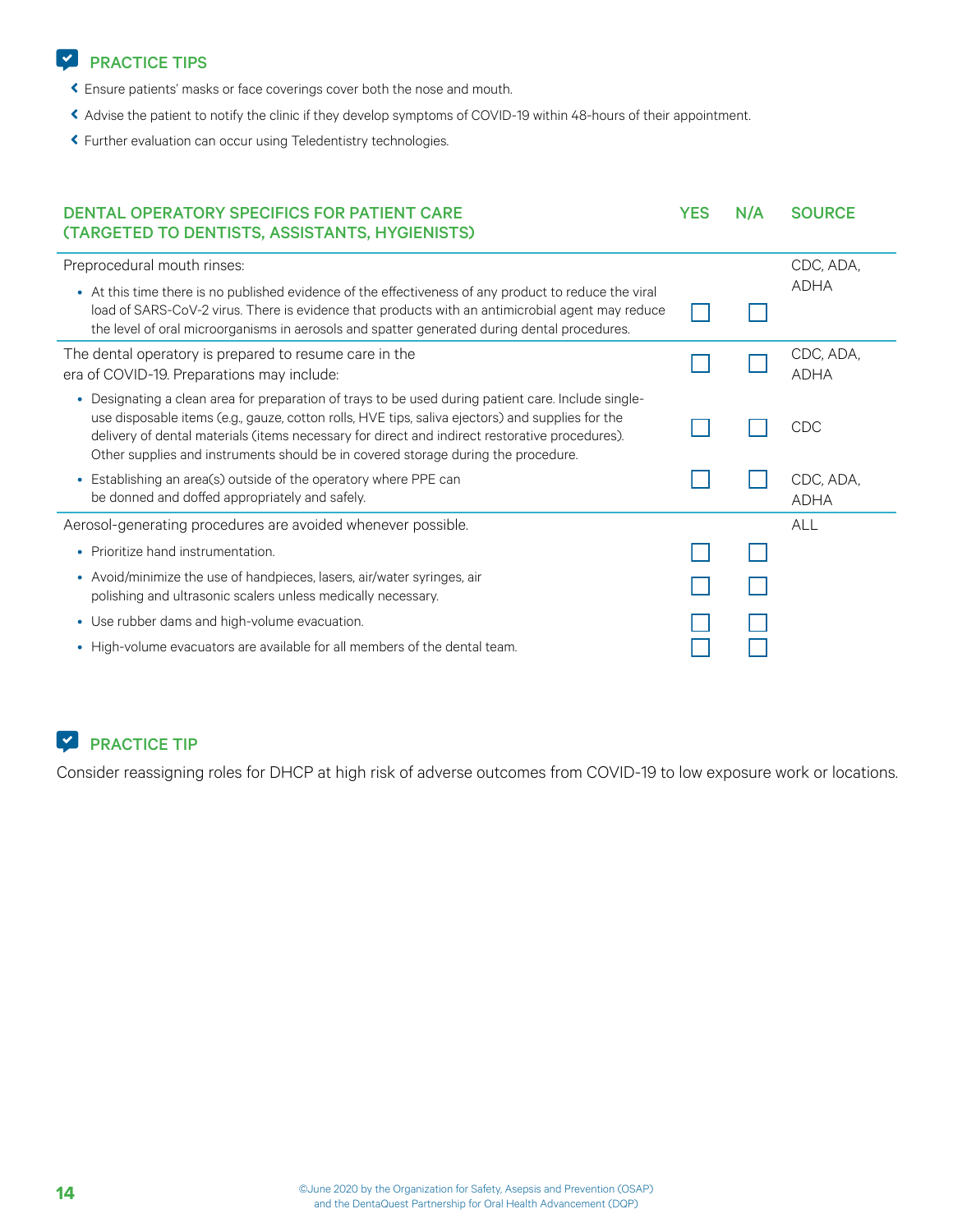<span id="page-14-0"></span>

| PERSONAL PROTECTIVE EQUIPMENT FOR THE CLINICAL TEAM                                                                                                                                                                                                                                                                                                                                                  | <b>YES</b> | N/A | <b>SOURCE</b>            |
|------------------------------------------------------------------------------------------------------------------------------------------------------------------------------------------------------------------------------------------------------------------------------------------------------------------------------------------------------------------------------------------------------|------------|-----|--------------------------|
| • The appropriate amount of PPE is available to support anticipated patient volume.                                                                                                                                                                                                                                                                                                                  |            |     | CDC, ADA,<br><b>ADHA</b> |
| • If PPE is limited, decisions on strategies to optimize supplies are based on the CDC<br>Strategies to Optimize the Supply of PPE and Other Equipment which includes:                                                                                                                                                                                                                               |            |     | CDC                      |
| • Understanding current PPE inventory and supply chain.                                                                                                                                                                                                                                                                                                                                              |            |     |                          |
| Determination of amount of PPE needed for clinical care.<br>٠                                                                                                                                                                                                                                                                                                                                        |            |     |                          |
| Implementation of administrative and engineering controls.<br>٠                                                                                                                                                                                                                                                                                                                                      |            |     |                          |
| Employee training relevant to extended use or reuse of certain types of PPE.<br>٠                                                                                                                                                                                                                                                                                                                    |            |     |                          |
| Prioritization of dental care for those with the highest need.                                                                                                                                                                                                                                                                                                                                       |            |     |                          |
| Respiratory protection strategies have been documented.                                                                                                                                                                                                                                                                                                                                              |            |     | CDC, ADHA                |
| • In communities where there is evidence of moderate to substantial<br>community transmission, N95 respirators or respirators that offer a higher<br>level of protection are used during aerosol generating procedures.                                                                                                                                                                              |            |     |                          |
| Respirators with exhalation valves are not recommended for source control and should not<br>be used during surgical procedures as unfiltered exhaled breath may compromise the sterile<br>field. If only a respirator with an exhalation valve is available and source control is needed, the<br>exhalation valve should be covered with a facemask that does not interfere with the respirator fit. |            |     |                          |
| • Remove respirator after every patient. Reference PPE optimization<br>strategies when respirator supplies are not adequate.                                                                                                                                                                                                                                                                         |            |     |                          |
| Goggles or full face shields are utilized for eye protection by all clinical team members.                                                                                                                                                                                                                                                                                                           |            |     | CDC, ADA,                |
| • Safety or trauma glasses with gaps between the glasses and the face<br>do not provide adequate protection for the wearer's eyes.                                                                                                                                                                                                                                                                   |            |     | <b>ADHA</b>              |
| • Personal eyewear and contact lenses are not considered eye protection.                                                                                                                                                                                                                                                                                                                             |            |     |                          |
| • For offices with no or limited community transmission, eye protection is utilized for<br>procedures where splash/spatter of blood or other body fluids may occur.                                                                                                                                                                                                                                  |            |     |                          |
| • Clean and disinfect reusable goggles and face shields based on manufacturers' IFUs.                                                                                                                                                                                                                                                                                                                |            |     |                          |
| Gloves are located where easily accessible prior to and during delivery of care.                                                                                                                                                                                                                                                                                                                     |            |     | CDC, ADA,                |
| • Don clean gloves for each patient. Change gloves during procedure<br>if they become torn or heavily contaminated.                                                                                                                                                                                                                                                                                  |            |     | <b>ADHA</b>              |
| • Perform hand hygiene before donning and after doffing gloves.                                                                                                                                                                                                                                                                                                                                      |            |     |                          |
| Disposable or reusable gowns are available.                                                                                                                                                                                                                                                                                                                                                          |            |     | CDC, ADA,                |
| • Discard disposable gowns after each use.                                                                                                                                                                                                                                                                                                                                                           |            |     | <b>ADHA</b>              |
| • Launder cloth gowns after each use.                                                                                                                                                                                                                                                                                                                                                                |            |     |                          |
| Remove shoes, disinfect, and leave at the office.                                                                                                                                                                                                                                                                                                                                                    |            |     | <b>ADHA</b>              |
| Reusable PPE will be appropriately cleaned and maintained for employee use.                                                                                                                                                                                                                                                                                                                          |            |     | CDC                      |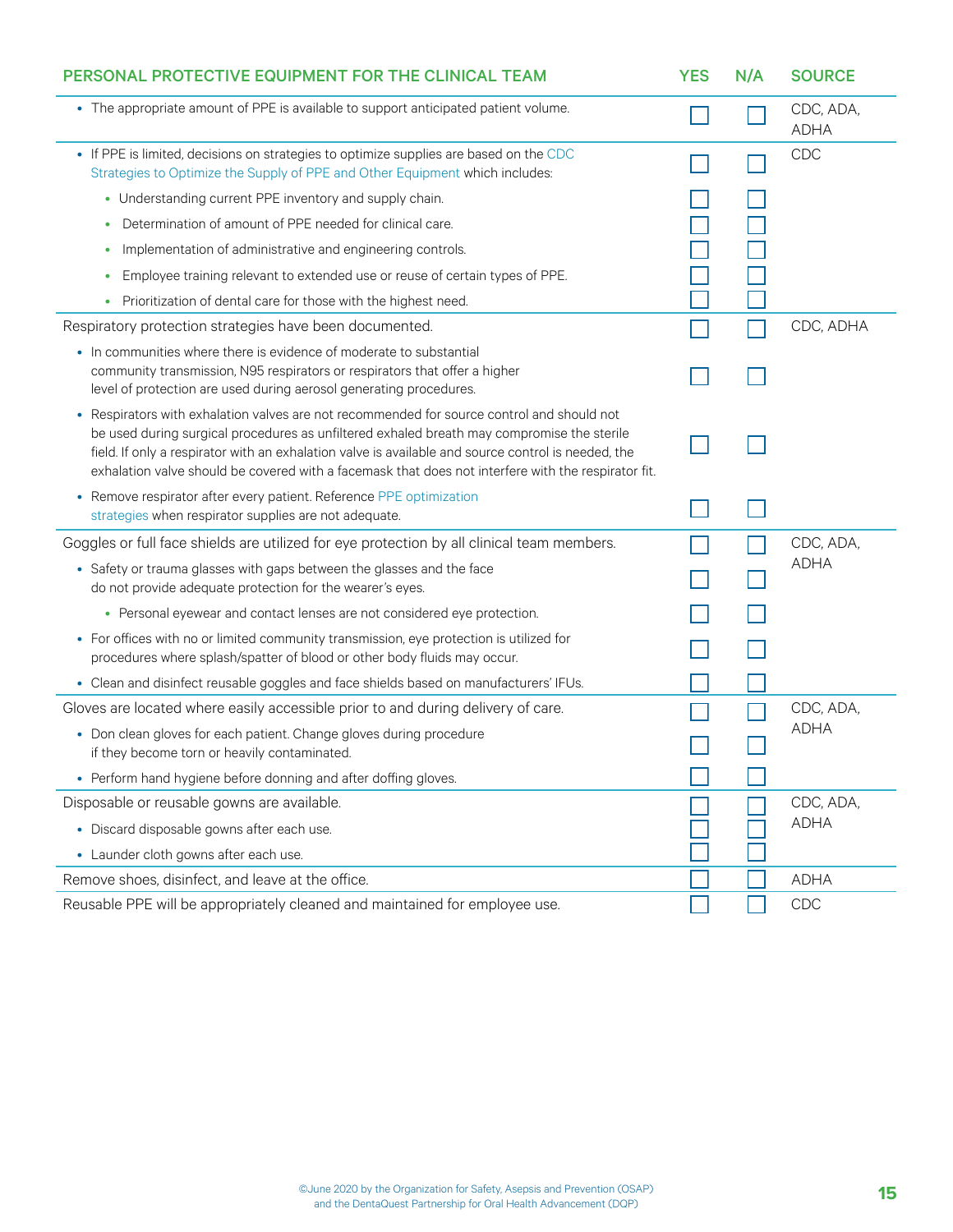<span id="page-15-0"></span>ĉ Rehearse proper doffing steps and determine if an assistant is needed to eliminate contamination risks.

- Download and print [CDC charts depicting donning and doffing of PPE](https://www.cdc.gov/coronavirus/2019-ncov/hcp/using-ppe.html).
- I Use the [Dental PPE Donning/Doffing Checklist in Resource/Tools Assessment](#page-22-0) of this document.
- Implement a "buddy system" as a training session to learn proper donning and doffing sequences.
- ĉ If neither N95 mask nor surgical mask with face shield are available, it is not safe to provide care.
- ĉ Consider:
	- I Using booties to protect against splash/spatter.
	- I Using head coverings to protect against splash/spatter.

| <b>PATIENT DISCHARGE</b>                                                                                                                                                        | <b>YES</b> | N/A | <b>SOURCE</b>            |
|---------------------------------------------------------------------------------------------------------------------------------------------------------------------------------|------------|-----|--------------------------|
| Request that the patient inform the dental clinic if they develop symptoms or are<br>diagnosed with COVID-19 within 48 hours following the dental appointment.                  |            |     | CDC                      |
| <b>ENVIRONMENTAL INFECTION CONTROL</b>                                                                                                                                          | <b>YES</b> | N/A | <b>SOURCE</b>            |
| Clean and disinfect the room and equipment according to the CDC<br>Guidelines for Infection Control in Dental Health-Care Settings-2003.                                        |            |     | CDC, ADA,<br><b>ADHA</b> |
| • Appropriate PPE is utilized for all cleaning and disinfecting procedures based on the<br>manufacturer's IFU.                                                                  |            |     |                          |
| Prior to clinical care, plastic barriers:                                                                                                                                       |            |     | CDC, ADA,                |
| • Are applied to difficult to clean surfaces, e.g., air/water syringe, suction valve,<br>technology, handpiece docking area and computer keyboards.                             |            |     | <b>ADHA</b>              |
| • Should be fluid-resistant, fit properly, and be easy to remove. If the surface under the<br>barrier becomes contaminated, proper cleaning and disinfection must be performed. |            |     |                          |
| Operatories are cleaned and disinfected with a product from the Environmental<br>Protection Agency (EPA) List N: Disinfectants for Use Against SARS-CoV-2.                      |            |     | CDC, OSHA,<br>ADA, ADHA  |
| • Follow the manufacturer's IFU on listed contact times to ensure adequate disinfection of surfaces.                                                                            |            |     |                          |
| Schedule patient appointments to allow adequate time<br>for appropriate cleaning and disinfection.                                                                              |            |     | CDC, ADHA                |

#### **EXP** PRACTICE TIPS

- ĉ Remove all items that are not being used during patient treatment. Items on countertops should be put away in drawers, cabinets, or removed from the operatory.
- ĉ Determine if other items like boxes of gloves, patient cups, masks, tissues, and paper towels (or holders of these items) are subject to exposure of contamination. If yes, store in a manner as to prevent contamination.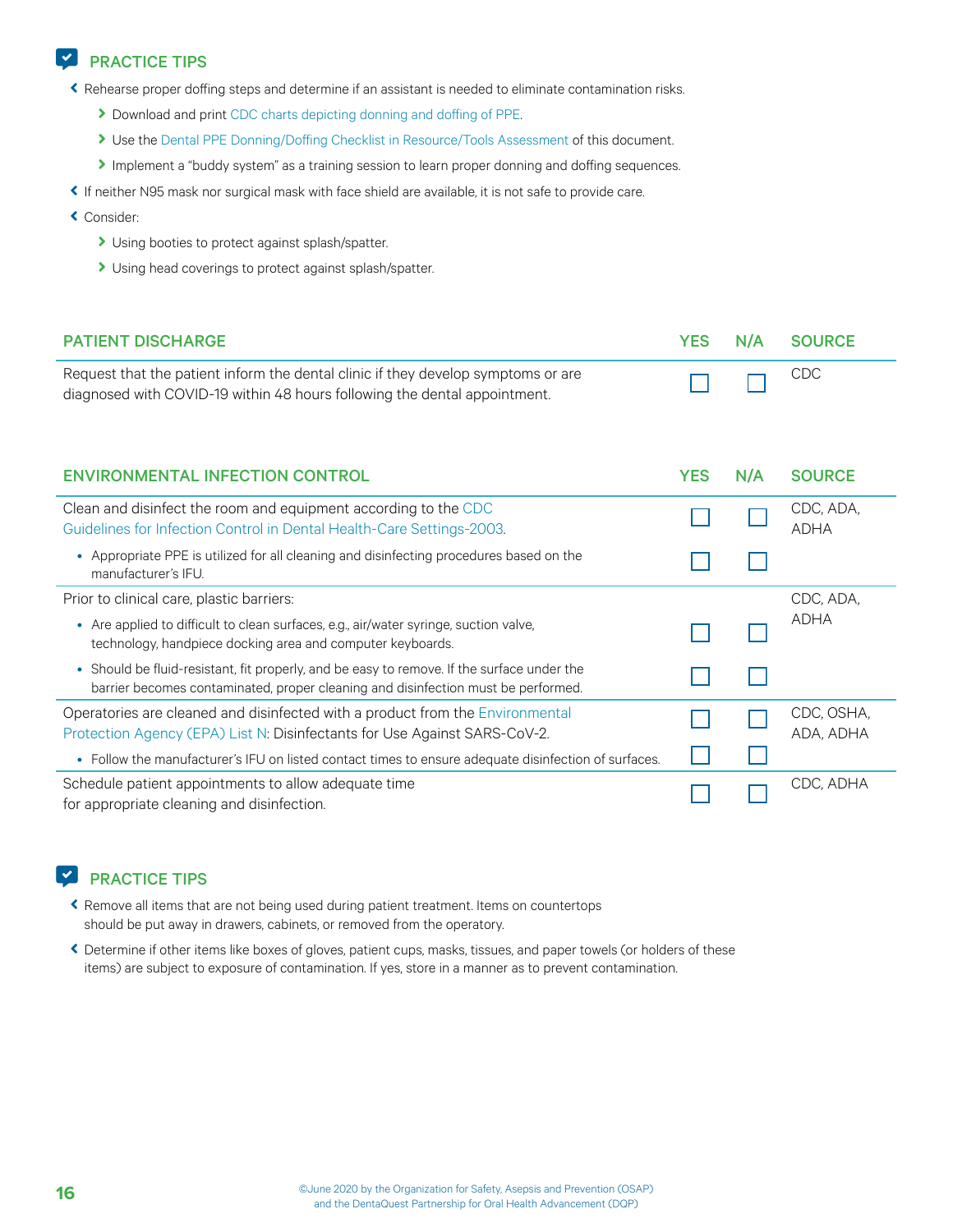<span id="page-16-0"></span>

| <b>PROVIDING DENTAL HEALTHCARE FOR A PATIENT WITH SUSPECTED OR</b><br><b>CONFIRMED SARS-COV-2 INFECTION</b>                                                                                                                                                                                                                                                        | <b>YES</b> | N/A | <b>SOURCE</b> |
|--------------------------------------------------------------------------------------------------------------------------------------------------------------------------------------------------------------------------------------------------------------------------------------------------------------------------------------------------------------------|------------|-----|---------------|
| Non-emergent dental procedures will be rescheduled. Emergency care only will be provided.                                                                                                                                                                                                                                                                          |            |     | CDC, ADHA     |
| • Procedure will be provided in an individual patient room with the door closed.                                                                                                                                                                                                                                                                                   |            |     |               |
| • If possible, the care will be scheduled at the end of the workday with no other patients in<br>the office.                                                                                                                                                                                                                                                       |            |     |               |
| • Aerosol generating procedures will be avoided when possible (use of air/water syringe, dental<br>handpieces, ultrasonic scalers).                                                                                                                                                                                                                                |            |     |               |
| • DHCP entering the care area should use PPE including gowns, gloves, goggles or face shield,<br>along with an N95 respirator or higher.                                                                                                                                                                                                                           |            |     |               |
| • Patient will use a mask or face covering except during the procedure.                                                                                                                                                                                                                                                                                            |            |     |               |
| If aerosol generating procedures must be performed:                                                                                                                                                                                                                                                                                                                |            |     | CDC, ADHA     |
| • Arrangements are made for the procedure to be completed in an AIIR if possible.                                                                                                                                                                                                                                                                                  |            |     |               |
| • Only DHCP that are essential to patient care and procedure support should be allowed into<br>the room. These DHCP should wear gloves, a gown, and an N95 or equivalent or higher level<br>respirator as well as goggles or a face shield that covers the front and sides of the face.                                                                            |            |     |               |
| • Visitors will not be present during the procedure.                                                                                                                                                                                                                                                                                                               |            |     |               |
| For cleaning and disinfection of the operatory after the procedure, DHCP will allow for<br>sufficient time to elapse for adequate air exchange to clear potentially infectious particles.<br>A table to calculate the amount of time needed for adequate air exchange is found in<br>Guidelines for Environmental Infection Control in Healthcare Facilities 2003. |            |     | <b>CDC</b>    |

### REFERENCES

- i. United States Department of Labor. Occupational Safety and Health Administration. COVID-19 Control and Prevention. Dentistry Workers and Employers. <https://www.osha.gov/SLTC/covid-19/dentistry.html>(accessed: June 11, 2020)
- ii. The National Institute for Occupational Safety and Health Workplace Safety & Health Topics. Hierarchy of Controls.<https://www.cdc.gov/niosh/topics/hierarchy/default.html> (accessed: June 11, 2020)
- iii. Centers for Disease Control and Prevention. Guidelines for Infection Control in Dental Health-Care Settings-2003. MMWR 2003;52(No. RR-17).<https://www.cdc.gov/mmwr/PDF/rr/rr5217.pdf>(accessed: June 11, 2020)
- iv. Centers for Disease Control and Prevention. Oral Health. <https://www.cdc.gov/OralHealth/index.html> (accessed: June 11, 2020)
- v. United States Department of Labor. Occupational Safety and Health Administration. COVID-19 Control and Prevention. Dentistry Workers and Employers. <https://www.osha.gov/SLTC/covid-19/dentistry.html>(accessed: June 11, 2020)
- vi. American Dental Association Center for Professional Success. ADA Coronavirus (COVID-19) Center for Dentists. [https://success.](https://success.ada.org/en/practice-management/patients/infectious-diseases-2019-novel-coronavirus) [ada.org/en/practice-management/patients/infectious-diseases-2019-novel-coronavirus](https://success.ada.org/en/practice-management/patients/infectious-diseases-2019-novel-coronavirus) (accessed: June 11, 2020)
- vii. American Dental Hygienists' Association. Advocacy. ADHA Releases Interim Guidance on Returning to Work. <https://www.adha.org/adha-interim-guidance-on-returning-to-work>(accessed: June 11, 2020)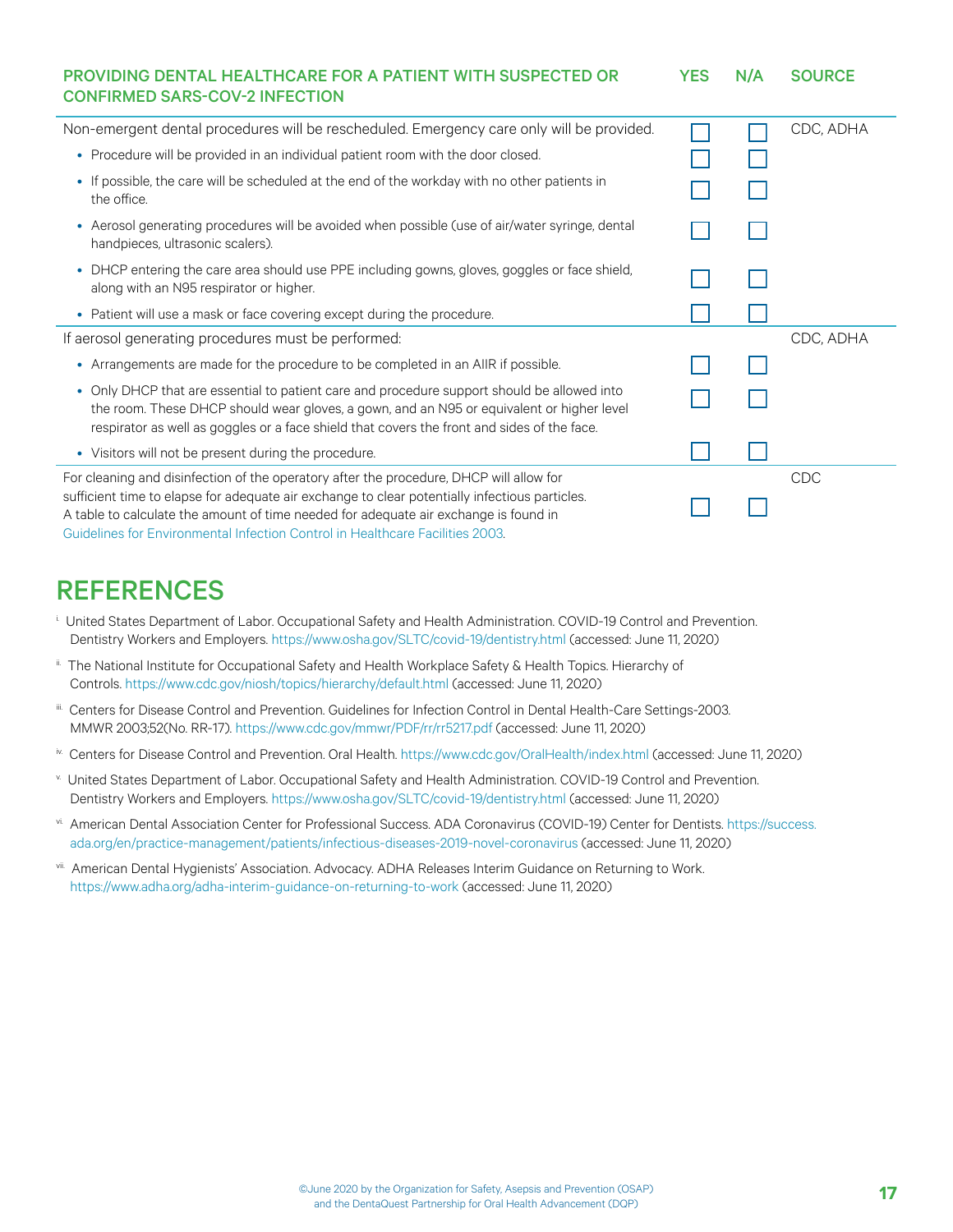## <span id="page-17-0"></span>WEBSITE RESOURCES

#### OCCUPATIONAL SAFETY AND HEALTH ADMINISTRATION (OSHA) | RESPIRATORY PROTECTION

- [OSHA and Dentistry:](https://www.osha.gov/SLTC/dentistry/) dental landing page
- [OSHA Safety and Health Topics -COVID 19](https://www.osha.gov/SLTC/covid-19/controlprevention.html): overview of control and prevention measures
- [Dentistry Workers and Employers:](https://www.osha.gov/SLTC/covid-19/dentistry.html) guidance supplementing the general interim guidance for workers and employers of workers at increased risk of occupational exposure to SARS-CoV-2
- [Guidance on Preparing Workplaces for COVID-19](https://www.osha.gov/Publications/OSHA3990.pdf): PDF document that is not a Standard or regulation and creates no new legal obligations. It contains recommendations and descriptions of mandatory safety and health standards that are advisory in nature, informational in content and are intended to assist employers in providing a safe and healthful workplace.
- Bloodborne Pathogen Standard ([29 CFR 1910. 1030\)](https://www.osha.gov/laws-regs/regulations/standardnumber/1910/1910.1030)
- Personal Protective Equipment ([29 CFR 1910.132](https://www.osha.gov/laws-regs/regulations/standardnumber/1910/1910.132))

#### CENTERS FOR DISEASE CONTROL AND PREVENTION (CDC)

- [Frequently updated global index for Coronavirus \(COVID-19\)](https://www.cdc.gov/coronavirus/2019-ncov/index.html)
- [Information for Healthcare Professionals about Coronavirus \(COVID-19\)](https://www.cdc.gov/coronavirus/2019-nCoV/hcp/index.html): Specific to issues that impact healthcare providers and provides links to topics ranging from COVID exposures in the workplace to PPE optimization strategies.
- [Interim Infection Prevention and Control Guidance for Dental Settings During](https://www.cdc.gov/coronavirus/2019-ncov/hcp/dental-settings.html)  [the COVID-19 Response](https://www.cdc.gov/coronavirus/2019-ncov/hcp/dental-settings.html): Outlines basic principles and guidance on infection control and prevention strategies specifically for oral healthcare providers.
- [Guidance for Dental Settings During the COVID-19](https://emergency.cdc.gov/coca/calls/2020/callinfo_060320.asp)  [Response Webinar](https://emergency.cdc.gov/coca/calls/2020/callinfo_060320.asp) (June 3, 2020)
- [Infection Control Guidance for Healthcare Professionals about](https://www.cdc.gov/coronavirus/2019-ncov/hcp/infection-control.html)  [Coronavirus \(COVID-19\)](https://www.cdc.gov/coronavirus/2019-ncov/hcp/infection-control.html): Review of key infection control and prevention strategies for the broader healthcare community.
- [Using Personal Protective Equipment](https://www.cdc.gov/coronavirus/2019-ncov/hcp/using-ppe.html): Outlines best practices for effective use of PPE. Provides access to PPE donning and removal posters.
- [Overview of Testing for SARS CoV- 2:](https://www.cdc.gov/coronavirus/2019-ncov/hcp/testing-overview.html) Provides guidance on the appropriate use of testing.
- [Strategies to Optimize the Supply of PPE and Equipment:](https://www.cdc.gov/coronavirus/2019-ncov/hcp/ppe-strategy/index.html) When PPE supplies are not adequate, the CDC provides strategies which provide for re-use or extended use of certain PPE.
- [Interim U.S. Guidance for Risk Assessment and Work Restrictions for](https://www.cdc.gov/coronavirus/2019-ncov/hcp/guidance-risk-assesment-hcp.html)  [Healthcare Personnel with Potential Exposure to COVID-19](https://www.cdc.gov/coronavirus/2019-ncov/hcp/guidance-risk-assesment-hcp.html): Questions about a workplace exposure and next steps are answered on this page. NOTE: see table below for guidance on exposure determination.
- [Return to Work Criteria:](https://www.cdc.gov/coronavirus/2019-ncov/hcp/return-to-work.html) Directions on determining the appropriate time for workers with suspected or confirmed COVID -19
- [Workers Clinical Questions About COVID-19](https://www.cdc.gov/coronavirus/2019-ncov/hcp/faq.html): Questions and answers on infection control; review of key topics related to exposure and preventing the spread of COVID-19 infection in the workplace.
- [Discontinuation of Isolation for Persons with COVID-19 Not](https://www.cdc.gov/coronavirus/2019-ncov/hcp/disposition-in-home-patients.html)  [in Healthcare Settings:](https://www.cdc.gov/coronavirus/2019-ncov/hcp/disposition-in-home-patients.html) When to discontinue home isolation for people with confirmed or suspected COVID-19.
- [Public Health Guidance for Community-Related Exposure](https://www.cdc.gov/coronavirus/2019-ncov/php/public-health-recommendations.html): Information on determining if an exposure occurred outside of the healthcare environment in a community setting and recommended actions.

[Respirators \(NIOSH\)](https://www.cdc.gov/niosh/topics/respirators/default.html): An overview of what they are and what they do.

[N95 Respirators, Surgical Masks,](https://www.fda.gov/medical-devices/personal-protective-equipment-infection-control/n95-respirators-surgical-masks-and-face-masks)  [and Face Masks \(FDA\)](https://www.fda.gov/medical-devices/personal-protective-equipment-infection-control/n95-respirators-surgical-masks-and-face-masks): Describes the differences in varying levels of respiratory protection provided by surgical and other face masks or the N95 or higher respirator.

[Difference between respirators and](https://www.cdc.gov/niosh/npptl/topics/respirators/disp_part/differencerespsurgical.html)  [surgical masks video](https://www.cdc.gov/niosh/npptl/topics/respirators/disp_part/differencerespsurgical.html) (NIOSH)

#### [Respiratory Protection Program](https://www.osha.gov/laws-regs/regulations/standardnumber/1910/1910.134)

(OSHA): When implementing the use of an N95 respirator or higher, there must be a written RRP, medical evaluation, fit testing and training.

[Respirator Medical Evaluation](https://www.osha.gov/Publications/OSHA3789info.pdf)  [Questionnaire](https://www.osha.gov/Publications/OSHA3789info.pdf) (OSHA): Required medical evaluation questions.

#### RESPIRATOR PRODUCT SELECTION

- [NIOSH-Approved Particulate](https://www.cdc.gov/niosh/npptl/topics/respirators/disp_part/default.html)  [Filtering Facepiece Respirators](https://www.cdc.gov/niosh/npptl/topics/respirators/disp_part/default.html)
- [FDA Authorized respirators from](https://www.fda.gov/medical-devices/coronavirus-disease-2019-covid-19-emergency-use-authorizations-medical-devices/personal-protective-equipment-euas#appendixa)  [China \(Appendix A Updated: June 15,](https://www.fda.gov/medical-devices/coronavirus-disease-2019-covid-19-emergency-use-authorizations-medical-devices/personal-protective-equipment-euas#appendixa)  [2020\)](https://www.fda.gov/medical-devices/coronavirus-disease-2019-covid-19-emergency-use-authorizations-medical-devices/personal-protective-equipment-euas#appendixa). For emergency use during the COVID-19 public health emergency
- [Identifying Counterfeit Respirators](https://www.cdc.gov/niosh/npptl/usernotices/counterfeitResp.html)

#### **TRAINING**

- [Comparing a Respirator and](https://www.cdc.gov/niosh/npptl/pdfs/UnderstandDifferenceInfographic-508.pdf)  [Surgical Mask poster](https://www.cdc.gov/niosh/npptl/pdfs/UnderstandDifferenceInfographic-508.pdf) (NIOSH)
- [Difference Between Respirators and](https://www.cdc.gov/niosh/npptl/topics/respirators/disp_part/differencerespsurgical.html)  [Surgical Masks video](https://www.cdc.gov/niosh/npptl/topics/respirators/disp_part/differencerespsurgical.html) (NIOSH)
- [Respiratory Protection Training Videos](https://www.osha.gov/SLTC/respiratoryprotection/training_videos.html) (OSHA): Includes Respiratory Protection for Healthcare Workers, Medical Evaluations for Workers Who Use Respirators, Respirator Safety: Donning/Doffing/User Seal Checks, Respirator Fit Testing, Respiratory Protection Training Requirements
- [Hospital Respiratory Protection](https://www.osha.gov/Publications/OSHA3767.pdf)  [Toolkit](https://www.osha.gov/Publications/OSHA3767.pdf) (OSHA)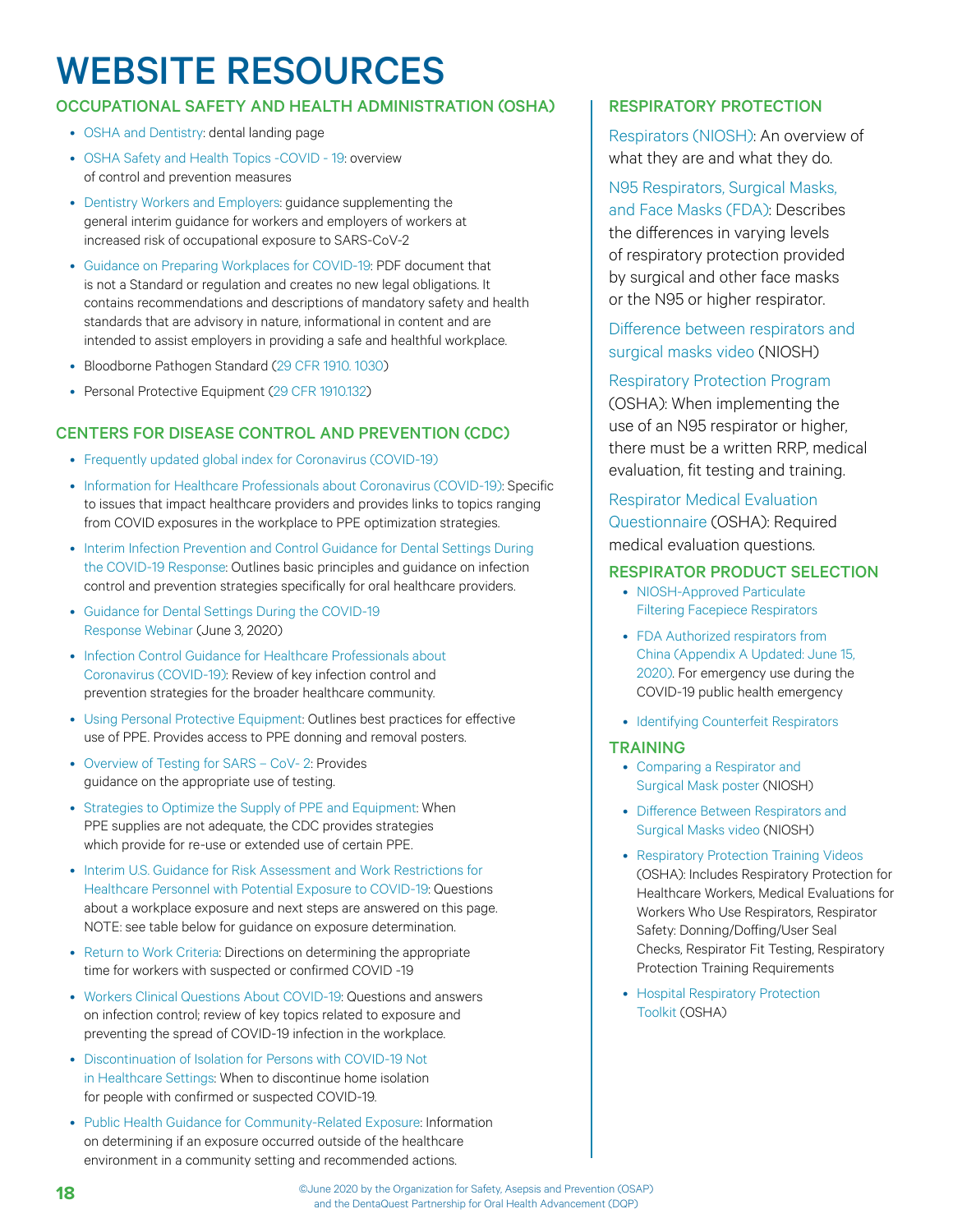#### HEALTHCARE PERSONNEL (HCP) POTENTIAL EXPOSURE DETERMINATION (HEALTHCARE SETTING TO PATIENTS, VISITORS, OR OTHER HCP WITH CONFIRMED COVID-19)

| <b>EXPOSURE</b>                                                                                          | <b>PERSONAL PROTECTIVE</b><br><b>EQUIPMENT USED</b>                                                                                                                                                                                                                                                                             | <b>DESCRIPTION</b>                                                                                                                                                                                                                                                                                                                                                                                                                                                                                                                                                                                                                                               |
|----------------------------------------------------------------------------------------------------------|---------------------------------------------------------------------------------------------------------------------------------------------------------------------------------------------------------------------------------------------------------------------------------------------------------------------------------|------------------------------------------------------------------------------------------------------------------------------------------------------------------------------------------------------------------------------------------------------------------------------------------------------------------------------------------------------------------------------------------------------------------------------------------------------------------------------------------------------------------------------------------------------------------------------------------------------------------------------------------------------------------|
| HCP who had<br>prolonged close<br>contact* with a patient,<br>visitor, or HCP with<br>confirmed COVID-19 | • HCP not wearing a<br>respirator or facemask<br>• HCP not wearing eye protection<br>if the person with COVID-19<br>was not wearing a cloth face<br>covering or facemask<br>• HCP not wearing all<br>recommended PPE (i.e.,<br>gown, gloves, eye protection,<br>respirator) while performing an<br>aerosol-generating procedure | • Exclude from work for 14 days<br>after last exposure<br>• Advise HCP to monitor themselves for fever<br>or symptoms consistent with COVID-19<br>• Any HCP who develop fever or symptoms<br>consistent with COVID-19 should immediately<br>contact their established point of contact<br>(e.g., occupational health program) to<br>arrange for medical evaluation and testing.                                                                                                                                                                                                                                                                                  |
| HCP other than those<br>with exposure risk<br>described above                                            | N/A                                                                                                                                                                                                                                                                                                                             | • No work restrictions<br>• Follow all recommended infection prevention<br>and control practices, including wearing a<br>facemask for source control while at work.<br>monitoring themselves for fever or symptoms<br>consistent with COVID-19 and not reporting<br>to work when ill, and undergoing active<br>screening for fever or symptoms consistent<br>with COVID-19 at the beginning of their shift.<br>• Any HCP who develop fever or symptoms<br>consistent with COVID-19 should<br>immediately self-isolate and contact<br>their established point of contact (e.g.,<br>occupational health program) to arrange<br>for medical evaluation and testing. |

\*Until more is known about transmission risks, it is reasonable to consider an exposure of 15 minutes or more as prolonged. However, any duration should be considered prolonged if the exposure occurred during performance of an aerosol generating procedure.

#### Additional Relevant CDC Documents:

- [Guidelines for Infection Control in Dental Healthcare Settings—2003](https://www.cdc.gov/mmwr/preview/mmwrhtml/rr5217a1.htm)
- [Summary of Infection Prevention Practices in Dental](https://www.cdc.gov/oralhealth/infectioncontrol/pdf/safe-care2.pdf)  [Settings: Basic Expectations for Safe Care](https://www.cdc.gov/oralhealth/infectioncontrol/pdf/safe-care2.pdf)
- [Guideline for Disinfection and Sterilization in Healthcare Facilities, 2008](https://www.cdc.gov/infectioncontrol/guidelines/disinfection/index.html)
- [Recommended Vaccinations for Healthcare workers](https://www.cdc.gov/vaccines/adults/rec-vac/hcw.html)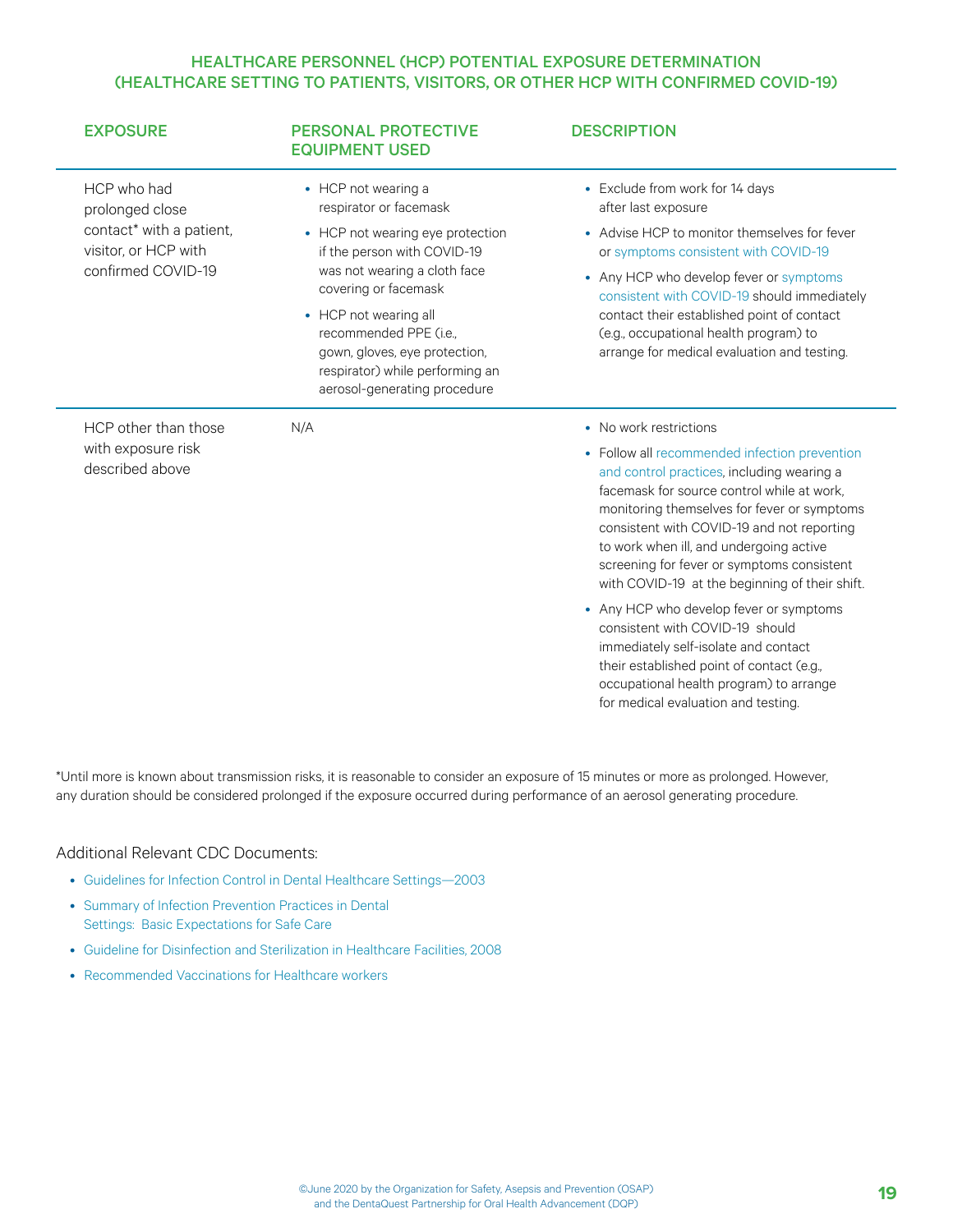#### ASSOCIATION GUIDANCE

#### American Dental Association (ADA):

- [Return to Work Interim Guidance Toolkit](https://success.ada.org/~/media/CPS/Files/Open%20Files/ADA_Return_to_Work_Toolkit.pdf)
- Protocols to Follow if a Staff or Household Member is COVID-19 Positive (ADA Members Only)

American Dental Hygienists' Association (ADHA):

- [Interim Guidance on Returning to Work](https://www.adha.org/resources-docs/ADHA_TaskForceReport.pdf)
- [Standards for Clinical Dental Hygiene](https://www.adha.org/resources-docs/2016-Revised-Standards-for-Clinical-Dental-Hygiene-Practice.pdf)  [Practice.](https://www.adha.org/resources-docs/2016-Revised-Standards-for-Clinical-Dental-Hygiene-Practice.pdf) Revised 2016.
- [Code of Ethics](https://www.adha.org/resources-docs/ADHA_Code_of_Ethics.pdf)

Organization for Safety, Asepsis, and Prevention (OSAP):

- [COVID-19 Toolkit](https://www.osap.org/page/COVID-19): Regulations and guidelines from major agencies, associations and relevant organizations, best practices, instructional resources and patient resources.
- [Dental Patient Care in the Era of COVID-19](https://cdn.ymaws.com/www.osap.org/resource/resmgr/dentaquest/OSAP-DQP_Patient_Guidance.pdf)
- COVID-19 Webinars
	- [ADA/OSAP: COVID-19 Infection](https://success.ada.org/en/practice-management/patients/digital-events/covid-19-infection-control-protocols-and-procedures-webinar)  [Control Protocols and Procedures](https://success.ada.org/en/practice-management/patients/digital-events/covid-19-infection-control-protocols-and-procedures-webinar)
	- ADA/OSAP webinar on respiratory [protection in the era of COVID-19](https://success.ada.org/en/practice-management/patients/digital-events/ada-and-osap-respiratory-protection-in-the-era-of-covid-19-webinar)
	- [Airborne Precautions and Ventilation](https://www.osap.org/page/webinar-airborne-precautions-ventilation)
	- [Best Practices for Re-opening Dental](https://www.dentaquestpartnership.org/learn/online-learning-center/instructional-webinars/best-practices-re-opening-dental-clinics-0)  [Clinics: Evolving and Adapting](https://www.dentaquestpartnership.org/learn/online-learning-center/instructional-webinars/best-practices-re-opening-dental-clinics-0)
	- [COVID-19 Guidance for Dental Assistants](https://www.osap.org/page/webinar-covid-19-dental-assistant)
	- [Patient Safety: A Guide to Ensuring Effective](https://www.dentaquestpartnership.org/learn/online-learning-center/instructional-webinars/patient-safety-guide-ensuring-effective)  [Communication About Dental Care](https://www.dentaquestpartnership.org/learn/online-learning-center/instructional-webinars/patient-safety-guide-ensuring-effective)
	- [PPE Optimization](https://www.osap.org/page/webinar-ppe-optimization)
	- [Respiratory Protection Program](https://www.osap.org/page/webinar-respiratory-protection-program)

#### SCHOOL SEALANT PROGRAMS

Organization for Safety, Asepsis, and Prevention (OSAP):

• [Infection Prevention & Control Guide for School Sealant](https://www.osap.org/page/ipc-guide-for-ssp-during-covid-19)  [Programs During the Coronavirus Disease 2019 \(COVID-19\)](https://www.osap.org/page/ipc-guide-for-ssp-during-covid-19)

#### ENVIRONMENTAL INFECTION CONTROL

#### PRODUCTS

[List N](https://www.epa.gov/pesticide-registration/list-n-disinfectants-use-against-sars-cov-2-covid-19) (EPA): Disinfectant products on this list meet [EPA's criteria](https://www.epa.gov/coronavirus/how-does-epa-know-products-list-n-work-sars-cov-2) for use against SARS-CoV-2, the virus that causes COVID-19.

[Alternative Disinfection Methods](https://www.cdc.gov/coronavirus/2019-ncov/hcp/dental-settings.html#EnvironmentalInfectionControl%20) (CDC/EPA): The efficacy of alternative disinfection methods, such as ultrasonic waves, high-intensity UV radiation, and LED blue light against COVID-19 virus is not known. EPA does not routinely review the safety or efficacy of pesticidal devices, such as UV lights, LED lights, or ultrasonic devices. Therefore, EPA cannot confirm whether, or under what circumstances, such products might be effective against the spread of COVID-19.

[Sanitizing Tunnels](https://www.cdc.gov/coronavirus/2019-ncov/hcp/dental-settings.html#EnvironmentalInfectionControl%20) (CDC): CDC does not recommend the use of sanitizing tunnels. There is no evidence that they are effective in reducing the spread of COVID-19. Chemicals used in sanitizing tunnels could cause skin, eye, or respiratory irritation or damage.

[Laundry and Medical Waste](https://www.cdc.gov/coronavirus/2019-ncov/hcp/dental-settings.html#EnvironmentalInfectionControl%20) (CDC): Manage laundry and medical waste in accordance with routine policies and procedures.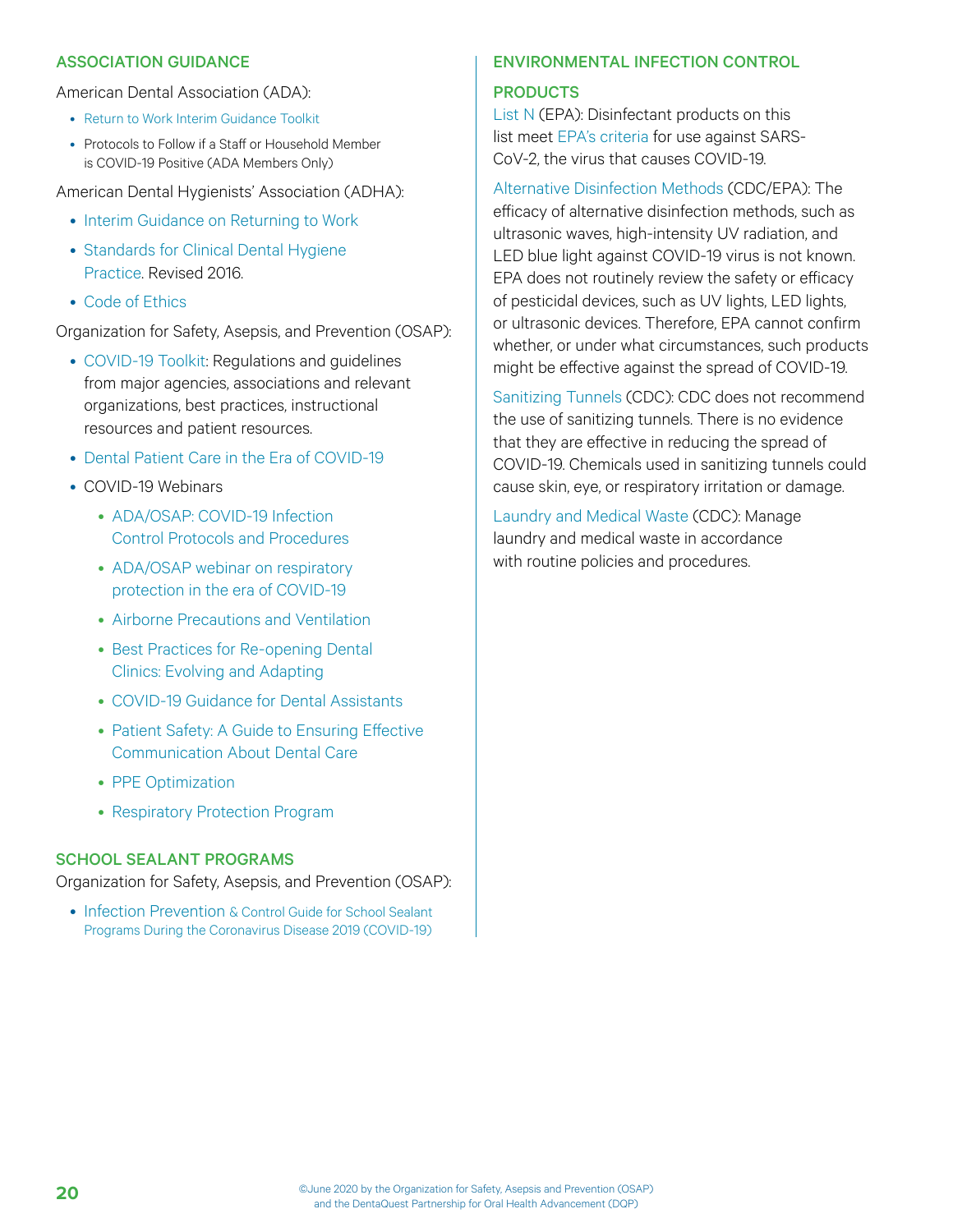## <span id="page-20-0"></span>COVID-19 PATIENT TRIAGE QUESTIONS

### PATIENT NAME: DOB:

### PHONE NUMBER: AGE:

| <b>QUESTIONS:</b>                                                                                                | <b>PRE-SCREEN</b><br>DATE:   |                             | <b>ARRIVAL</b><br>DATE:      |                              |
|------------------------------------------------------------------------------------------------------------------|------------------------------|-----------------------------|------------------------------|------------------------------|
| 1. Have you ever been diagnosed with COVID-19?<br>Date of diagnosis:__________                                   | $\overline{\phantom{a}}$ YES | $\overline{\bigcap}$ NO     | <b>YES</b>                   | <b>NO</b>                    |
| 2. Do you live with or care for someone who has COVID-19?                                                        | $\Box$ YES                   | $\overline{\phantom{a}}$ NO | $\overline{\phantom{a}}$ YES | <b>NO</b>                    |
| 3. Have you been asked to self-quarantine because<br>of exposure to someone with COVID-19?                       | <b>TYES</b>                  | $\overline{\bigwedge}$ NO   | $\overline{\phantom{a}}$ YES | <b>NO</b>                    |
| 4. Have you had a fever greater than or equal to 100.0°<br>(T≥100.0°F) or subjective fever in the past 48 hours? | $\Box$ YES                   | $\Box$ NO                   | $\Box$ YES                   | $\Box$ NO                    |
| 5. Do you have a sore throat?                                                                                    | $\Box$ $_{\text{YES}}$       | $\Box$ NO                   | $\Box$ YES                   | <b>NO</b>                    |
| 6. Do you have a cough?                                                                                          | $\Box$ YES                   | $\Box$ NO                   | $\Box$ YES                   | $\overline{\phantom{a}}$ NO  |
| 7. Are you experiencing any shortness of<br>breath or difficulty breathing?                                      | $\Box$ YES                   | $\Box$ NO                   | $\Box$ YES                   | $\Box$ NO                    |
| 8. Have you recently lost your sense of taste/smell?                                                             | $\Box$ YES                   | $\Box$ NO                   | $\Box$ YES                   | $\mathsf{l}_{\,\mathsf{NO}}$ |
| 9. Have you experienced vomiting or loose stools recently?                                                       | $\Box$ YES                   | $\Box$ NO                   | $\Box$ YES                   | <b>NO</b>                    |
| 10. Do you have a headache, body, or muscle aches?                                                               | $\blacksquare$ YES           | $\overline{\phantom{a}}$ NO | $\overline{\phantom{a}}$ YES | <b>NO</b>                    |
| 11. Have you traveled outside of your county in the past 14 days?<br>If yes, where?_                             | $\Box$ YES                   | $\Box$ NO                   | $\Box$ YES                   | $\Box$ NO                    |
| 12. Do you have heart, kidney, or lung disease?                                                                  | $\Box$ YES                   | $\Box$ NO                   | $\Box$ YES                   | $\n  NO\n$                   |
| 13. Do you have any other condition that might increase<br>your risk of infection such as cancer or diabetes?    | <b>YES</b>                   | <b>NO</b>                   | <b>YES</b>                   | <b>NO</b>                    |

#### This serves as a basic template. Additional questions regarding health issues may be added based on the professional opinion of the dentist.

Any positive responses need to be reviewed by the dentist. If the patient has a temperature, the advice to follow-up with their personal healthcare provider may be the most common response, but temperature alone could be an indication of a dental issue that should be further evaluated.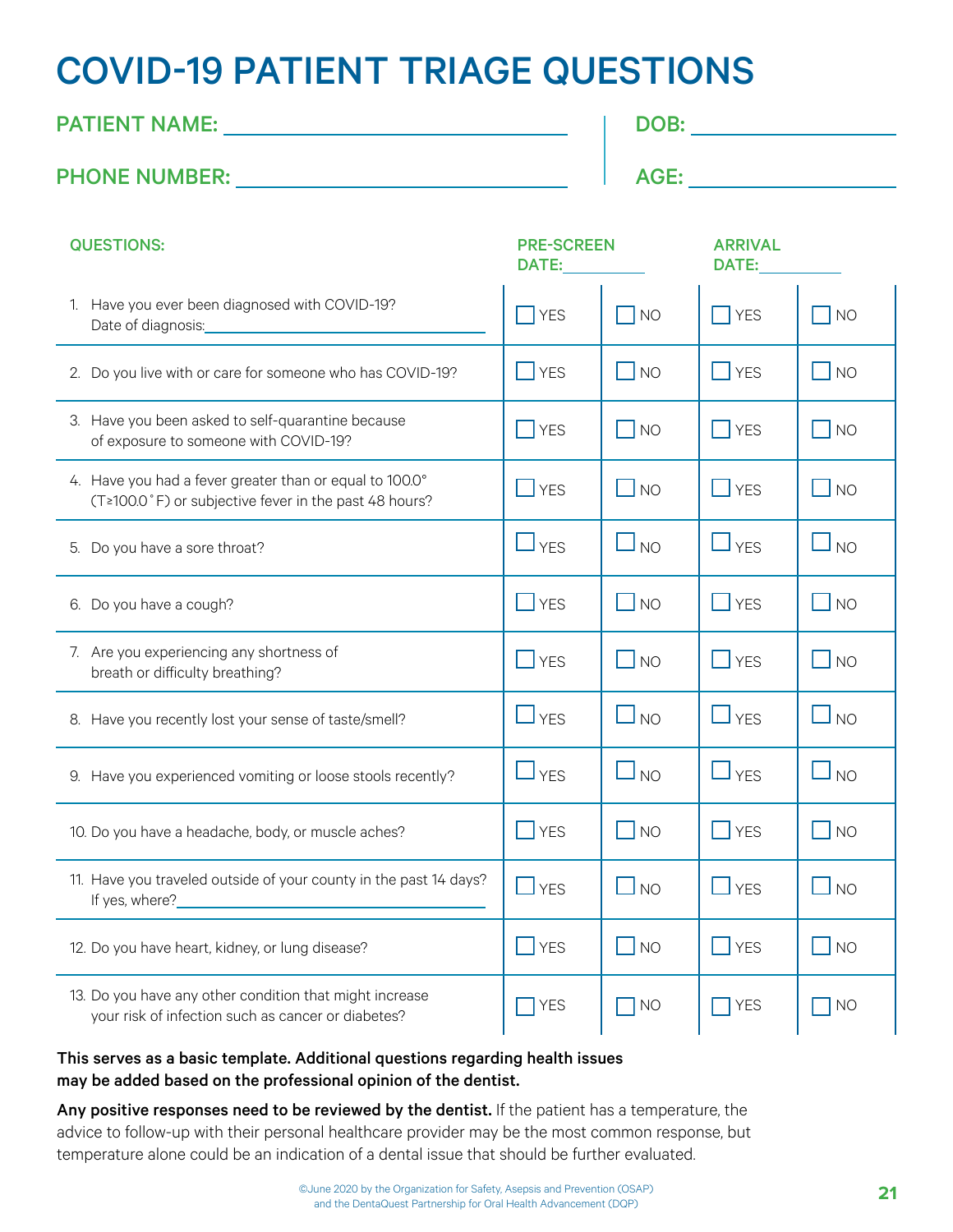<span id="page-21-0"></span>

| <b>RESPIRATORY PROTECTION PLAN</b><br><b>(RPP) CHECKLIST</b><br><b>PLACE A CHECK MARK IN THE</b><br><b>BOX ONCE THE TASK IS COMPLETED.</b> |                                                                                                                                                                                                                                                                             |  |  |  |
|--------------------------------------------------------------------------------------------------------------------------------------------|-----------------------------------------------------------------------------------------------------------------------------------------------------------------------------------------------------------------------------------------------------------------------------|--|--|--|
|                                                                                                                                            | Develop and implement a written Respiratory Protection Program that meets the requirements listed in the<br>Occupational Safety and Health Administration (OSHA) Respiratory Protection Standard 29 C.F.R.§1910.134                                                         |  |  |  |
|                                                                                                                                            | Identify the Respirator Program Administrator (RPA)                                                                                                                                                                                                                         |  |  |  |
|                                                                                                                                            | Perform the required hazard assessment to identify potential respiratory<br>exposure risks and outline appropriate respirator(s) for use.                                                                                                                                   |  |  |  |
|                                                                                                                                            | Select NIOSH approved filtering facepiece respirator based on airborne<br>contamination risk(s) identified through the hazard assessment.                                                                                                                                   |  |  |  |
|                                                                                                                                            | Provide the OSHA Respirator Medical Questionnaire to identified employees and facilitate a<br>confidential review of the document by a physician or licensed health care professional.<br>• Protect worker confidentiality: employer/supervisor may not see completed form. |  |  |  |
|                                                                                                                                            | Once medical clearance has been provided perform fit testing on impacted employees.                                                                                                                                                                                         |  |  |  |
|                                                                                                                                            | Provide required training prior to use of the selected respirator during an aerosol-generating<br>procedure or in an area of risk of exposure to an airborne transmissible disease.                                                                                         |  |  |  |
|                                                                                                                                            | Routinely evaluate the proper use and disposal of single-use respirators.                                                                                                                                                                                                   |  |  |  |
|                                                                                                                                            | For reusable devices ensure proper cleaning, disinfection and storage is<br>performed based on the manufacturer's instructions for use.                                                                                                                                     |  |  |  |
|                                                                                                                                            | Ensure recordkeeping requirements outlined in the written plan are followed.                                                                                                                                                                                                |  |  |  |
|                                                                                                                                            | Implement a schedule for annual fit testing for impacted employees.                                                                                                                                                                                                         |  |  |  |
|                                                                                                                                            | Evaluate the program periodically and when changes occur.                                                                                                                                                                                                                   |  |  |  |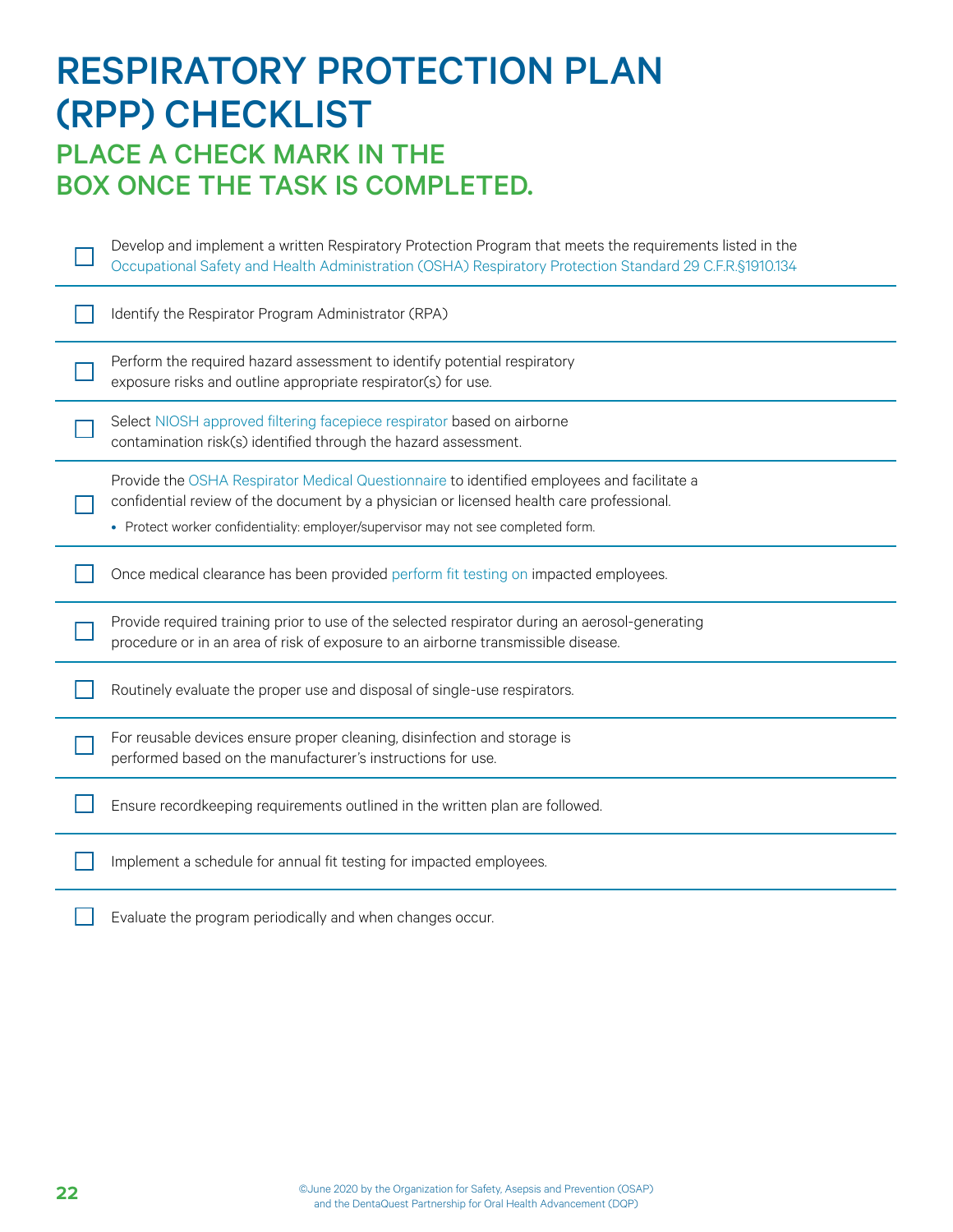## <span id="page-22-0"></span>DENTAL PPE DONNING/DOFFING ASSESSMENT

| <b>WORKER NAME:</b> |  |  |
|---------------------|--|--|
|                     |  |  |

| <b>OBSERVER:</b> |  |
|------------------|--|
|------------------|--|

| M<br>. . |  |  |  |
|----------|--|--|--|
|          |  |  |  |
|          |  |  |  |

| <b>ELEMENTS TO BE ASSESSED</b>                                                                                                                                                                                                                                                 | <b>ASSESSMENT</b> |           | <b>NOTES/AREAS FOR IMPROVEMENT</b> |
|--------------------------------------------------------------------------------------------------------------------------------------------------------------------------------------------------------------------------------------------------------------------------------|-------------------|-----------|------------------------------------|
| PPE DONNING SEQUENCE                                                                                                                                                                                                                                                           | <b>YES</b>        | <b>NO</b> |                                    |
| Identify and gather the proper PPE                                                                                                                                                                                                                                             |                   |           |                                    |
| Perform hand hygiene                                                                                                                                                                                                                                                           |                   |           |                                    |
| Don isolation gown                                                                                                                                                                                                                                                             |                   |           |                                    |
| Don respirator or surgical mask<br>NOTE: If the respirator has a nosepiece, it should be<br>fitted to the nose with both hands, not bent or tented.<br>Do not pinch the nosepiece with one hand. Respirator/<br>facemask should be extended under the chin.                    |                   |           |                                    |
| • Respirator straps should be placed<br>on crown of the head (top strap) and<br>base of neck (bottom strap).                                                                                                                                                                   |                   |           |                                    |
| • Perform user seal check each<br>time respirator is donned.                                                                                                                                                                                                                   |                   |           |                                    |
| Don goggles or face shield (Safety or trauma<br>glasses may not provide adequate protection)                                                                                                                                                                                   |                   |           |                                    |
| Perform hand hygiene again                                                                                                                                                                                                                                                     |                   |           |                                    |
| Don gloves covering wrist of gown                                                                                                                                                                                                                                              |                   |           |                                    |
| Enter operatory                                                                                                                                                                                                                                                                |                   |           |                                    |
| <b>REMOVING/DOFFING PPE SEQUENCE</b>                                                                                                                                                                                                                                           | <b>YES</b>        | <b>NO</b> |                                    |
| Remove gloves and discard in trash                                                                                                                                                                                                                                             |                   |           |                                    |
| Remove gown and discard in a dedicated<br>container for waste or linen                                                                                                                                                                                                         |                   |           |                                    |
| Exit operatory and perform hand hygiene                                                                                                                                                                                                                                        |                   |           |                                    |
| Remove face shield or goggles                                                                                                                                                                                                                                                  |                   |           |                                    |
| • Grab strap and pull upwards and away from head.<br>Do not touch the front of the eye protection.                                                                                                                                                                             |                   |           |                                    |
| Remove and discard respirator or surgical mask                                                                                                                                                                                                                                 |                   |           |                                    |
| • Do not touch the front of the respirator or mask                                                                                                                                                                                                                             |                   |           |                                    |
| • Remove bottom strap of the respirator by<br>touching only the strap and pull it carefully<br>over the head. Grasp the top strap and bring<br>it carefully over the head, and then pull<br>the respirator away from the face without<br>touching the front of the respirator. |                   |           |                                    |
| • Carefully untie or unhook the mask from ears and<br>pull it away from face without touching the front                                                                                                                                                                        |                   |           |                                    |
| Perform hand hygiene again                                                                                                                                                                                                                                                     |                   |           |                                    |

**NOTE:** More than one donning/doffing method may be acceptable. This is one example provided by the [CDC.](https://www.cdc.gov/coronavirus/2019-ncov/hcp/using-ppe.html)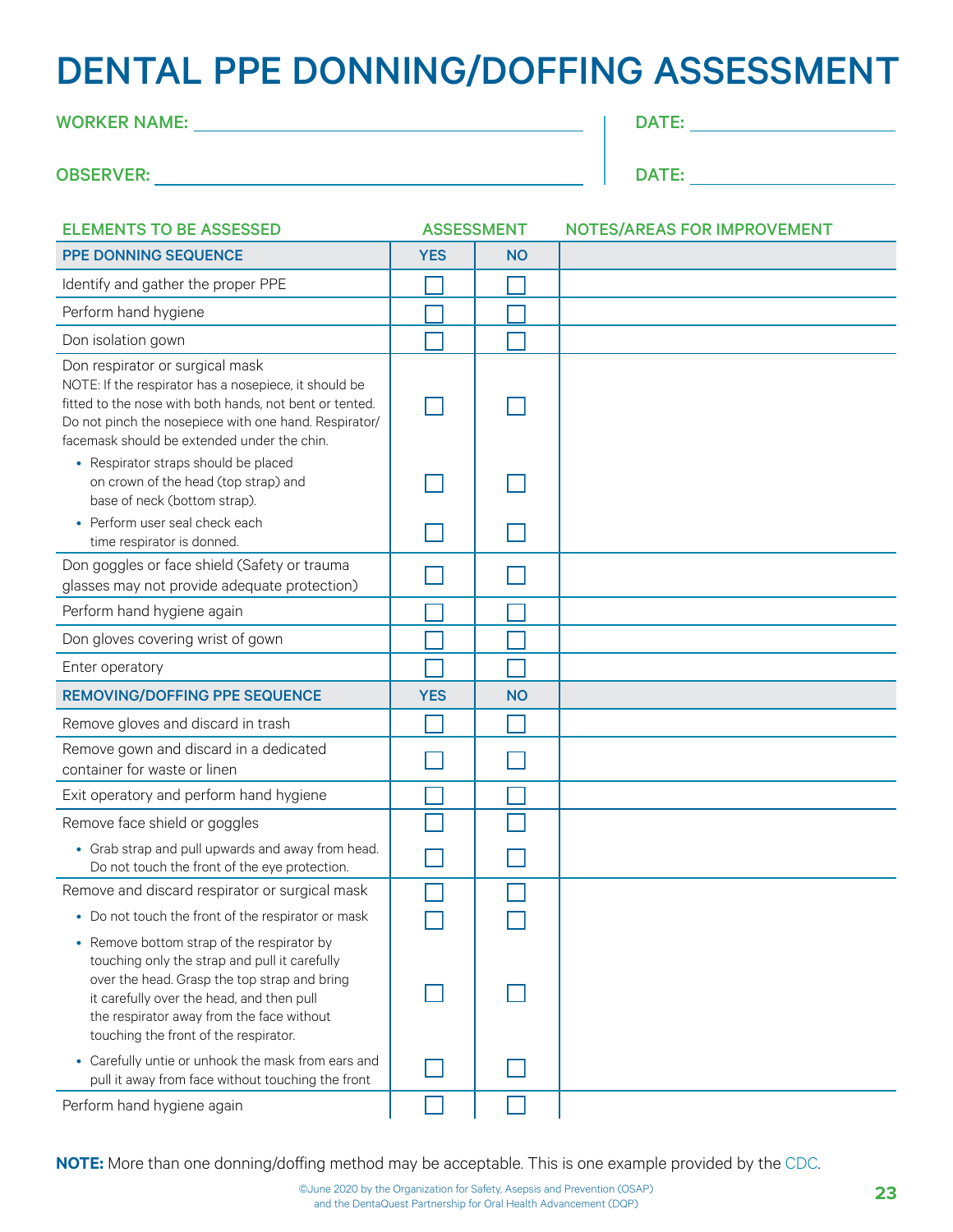## <span id="page-23-0"></span>EMPLOYEE SCREENING LOG FOR COVID-19

### DATE:

All employees will be evaluated for temperature and/or signs and symptoms of COVID-19 at the beginning of each workday. Signs and symptoms include:

- Fever or chills (T≥100.0˚F or subjective fever)
- Cough
- Shortness of breath or difficulty breathing
- Fatigue
- Muscle or body aches
- Headache
- New loss of taste or smell
- Sore throat
- Congestion or runny nose
- Nausea or vomiting
- Diarrhea

If an employee develops any indication of illness during the workday, they will be asked to keep their mask on, leave work and to seek medical care.

| <b>NAME</b> |                              | <b>FEVER (T≥100.0 °F) AT</b><br><b>BEGINNING OF</b><br><b>WORKDAY</b> |                            | <b>SIGN/SYMPTOMS AT</b><br><b>BEGINNING OF</b><br><b>WORKDAY</b> | <b>SYMPTOMS DURING</b><br><b>WORKDAY?</b> | <b>TIME</b><br><b>DISMISSED</b> |
|-------------|------------------------------|-----------------------------------------------------------------------|----------------------------|------------------------------------------------------------------|-------------------------------------------|---------------------------------|
|             | <b>YES</b>                   | <b>NO</b>                                                             | <b>YES</b><br>$\mathbf{1}$ | <b>NO</b>                                                        | <b>YES</b>                                |                                 |
|             | <b>YES</b><br>$\mathbb{R}^2$ | <b>NO</b><br>$\mathbf{I}$                                             | $\prod$ YES                | <b>NO</b>                                                        | <b>YES</b>                                |                                 |
|             | <b>YES</b>                   | <b>NO</b>                                                             | <b>YES</b><br>l I          | <b>NO</b>                                                        | <b>YES</b>                                |                                 |
|             | <b>YES</b>                   | <b>NO</b>                                                             | <b>YES</b><br>I.           | <b>NO</b>                                                        | <b>YES</b>                                |                                 |
|             | <b>YES</b>                   | <b>NO</b>                                                             | $\Box$ YES                 | <b>NO</b>                                                        | <b>YES</b>                                |                                 |
|             | <b>YES</b>                   | <b>NO</b><br>. .                                                      | <b>YES</b><br>I I          | <b>NO</b>                                                        | <b>YES</b>                                |                                 |
|             | <b>YES</b>                   | <b>NO</b>                                                             | $\Box$ YES                 | <b>NO</b>                                                        | <b>YES</b>                                |                                 |
|             | <b>YES</b><br>- 1            | <b>NO</b><br>. .                                                      | $\Box$ YES                 | <b>NO</b>                                                        | <b>YES</b>                                |                                 |
|             | <b>YES</b>                   | <b>NO</b>                                                             | $\Box$ YES                 | <b>NO</b>                                                        | <b>YES</b>                                |                                 |
|             | <b>YES</b>                   | <b>NO</b>                                                             | <b>YES</b>                 | <b>NO</b>                                                        | <b>YES</b>                                |                                 |
|             | <b>YES</b>                   | <b>NO</b>                                                             | <b>YES</b>                 | $NO$                                                             | <b>YES</b>                                |                                 |
|             | <b>YES</b>                   | <b>NO</b>                                                             | <b>YES</b>                 | <b>NO</b>                                                        | <b>YES</b>                                |                                 |
|             | <b>YES</b>                   | <b>NO</b>                                                             | <b>YES</b><br>l II         | <b>NO</b>                                                        | <b>YES</b>                                |                                 |
|             | <b>YES</b>                   | <b>NO</b>                                                             | <b>YES</b><br>I I          | <b>NO</b>                                                        | <b>YES</b>                                |                                 |
|             | <b>YES</b>                   | <b>NO</b>                                                             | <b>YES</b><br>$\mathbf{1}$ | <b>NO</b>                                                        | <b>YES</b>                                |                                 |
|             | <b>YES</b><br>$\sim$         | <b>NO</b>                                                             | $\Box$ YES                 | <b>NO</b>                                                        | <b>YES</b>                                |                                 |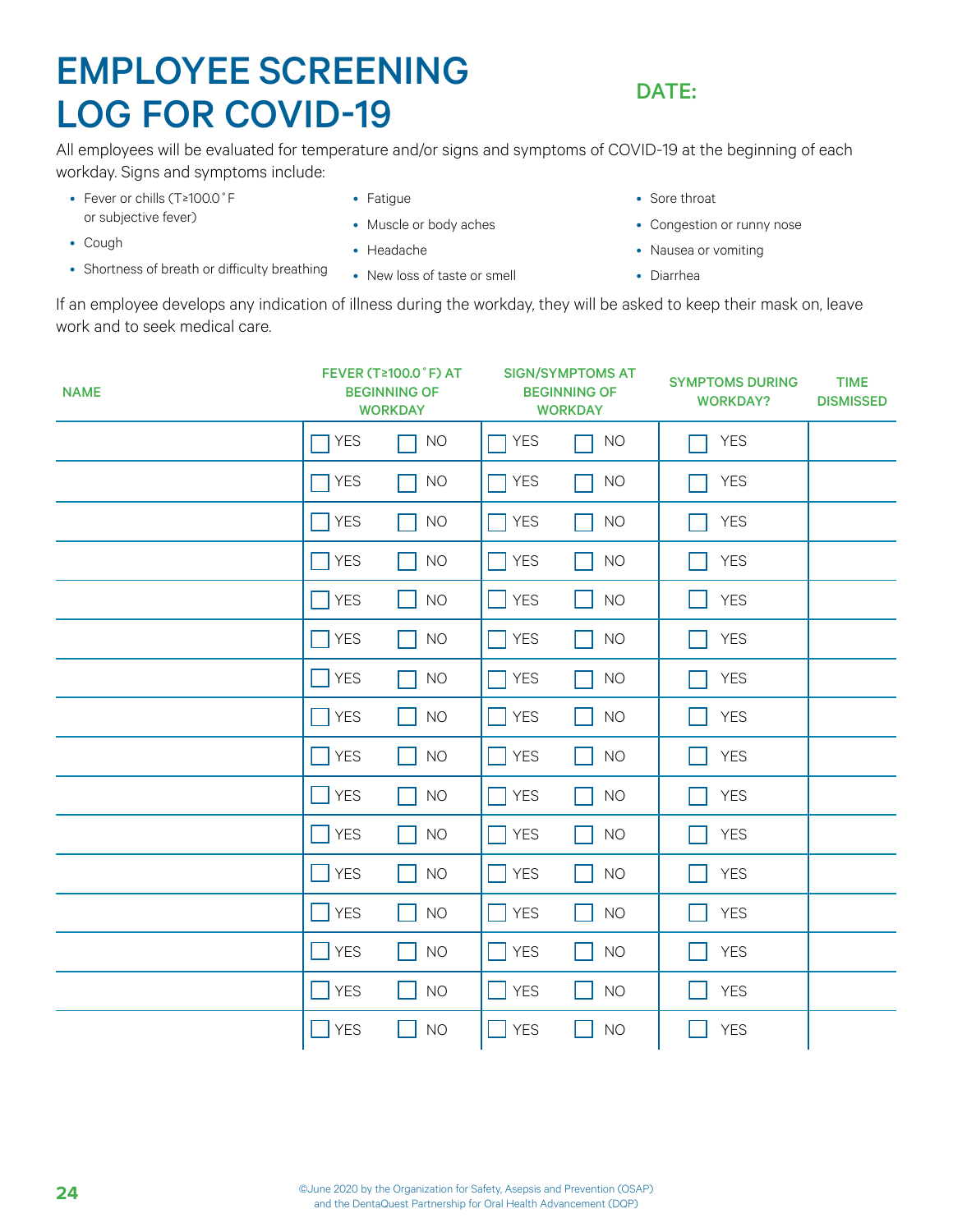## <span id="page-24-0"></span>VISITOR SCREENING LOG FOR COVID-19

All visitors will be evaluated for temperature and/or signs and symptoms of COVID-19 prior to entry to the office. Signs and symptoms include:

- Fever or chills (T≥100.0˚F or subjective fever)
- Cough
- Shortness of breath or difficulty breathing
- Fatigue
- Muscle or body aches
- Headache
- New loss of taste or smell
- Sore throat
- Congestion or runny nose
- Nausea or vomiting
- Diarrhea

| <b>DATE</b> | <b>NAME</b> |            | <b>FEVER (T≥100.0 °F)</b> |               | <b>SYMPTOMS</b> |  | <b>TIME</b><br><b>LEAVE</b> |
|-------------|-------------|------------|---------------------------|---------------|-----------------|--|-----------------------------|
|             |             | $\Box$ YES | NO                        | $\Box$ YES    | $\Box$ NO       |  |                             |
|             |             | $\Box$ YES | $\Box$ NO                 | $\bigcap$ YES | $\Box$ NO       |  |                             |
|             |             | $\Box$ YES | $\Box$ NO                 | $\Box$ YES    | $\Box$ NO       |  |                             |
|             |             | $\Box$ YES | $\Box$ NO                 | $\bigcap$ YES | $\Box$ NO       |  |                             |
|             |             | $\Box$ YES | $\Box$ NO                 | $\Box$ YES    | $\Box$ NO       |  |                             |
|             |             | $\Box$ YES | $\Box$ NO                 | $\Box$ YES    | $\Box$ NO       |  |                             |
|             |             | $\Box$ YES | $\overline{\big }$ NO     | $\bigcap$ YES | $\Box$ NO       |  |                             |
|             |             | $\Box$ YES | $\Box$ NO                 | $\Box$ YES    | $\Box$ NO       |  |                             |
|             |             | $\Box$ YES | $\Box$ NO                 | $\Box$ YES    | $\Box$ NO       |  |                             |
|             |             | $\Box$ YES | $\Box$ NO                 | $\Box$ YES    | $\Box$ NO       |  |                             |
|             |             | $\Box$ YES | $\blacksquare$ NO         | $\Box$ YES    | $\Box$ NO       |  |                             |
|             |             | $\Box$ YES | $\Box$ NO                 | $\Box$ YES    | $\Box$ NO       |  |                             |
|             |             | $\Box$ YES | $\Box$ NO                 | $\Box$ YES    | $\Box$ NO       |  |                             |
|             |             | $\Box$ YES | $\Box$ NO                 | $\Box$ YES    | $\Box$ NO       |  |                             |
|             |             | $\Box$ YES | $\Box$ NO                 | $\Box$ YES    | $\Box$ NO       |  |                             |
|             |             | $\Box$ YES | $\Box$ NO                 | $\Box$ YES    | $\Box$ NO       |  |                             |